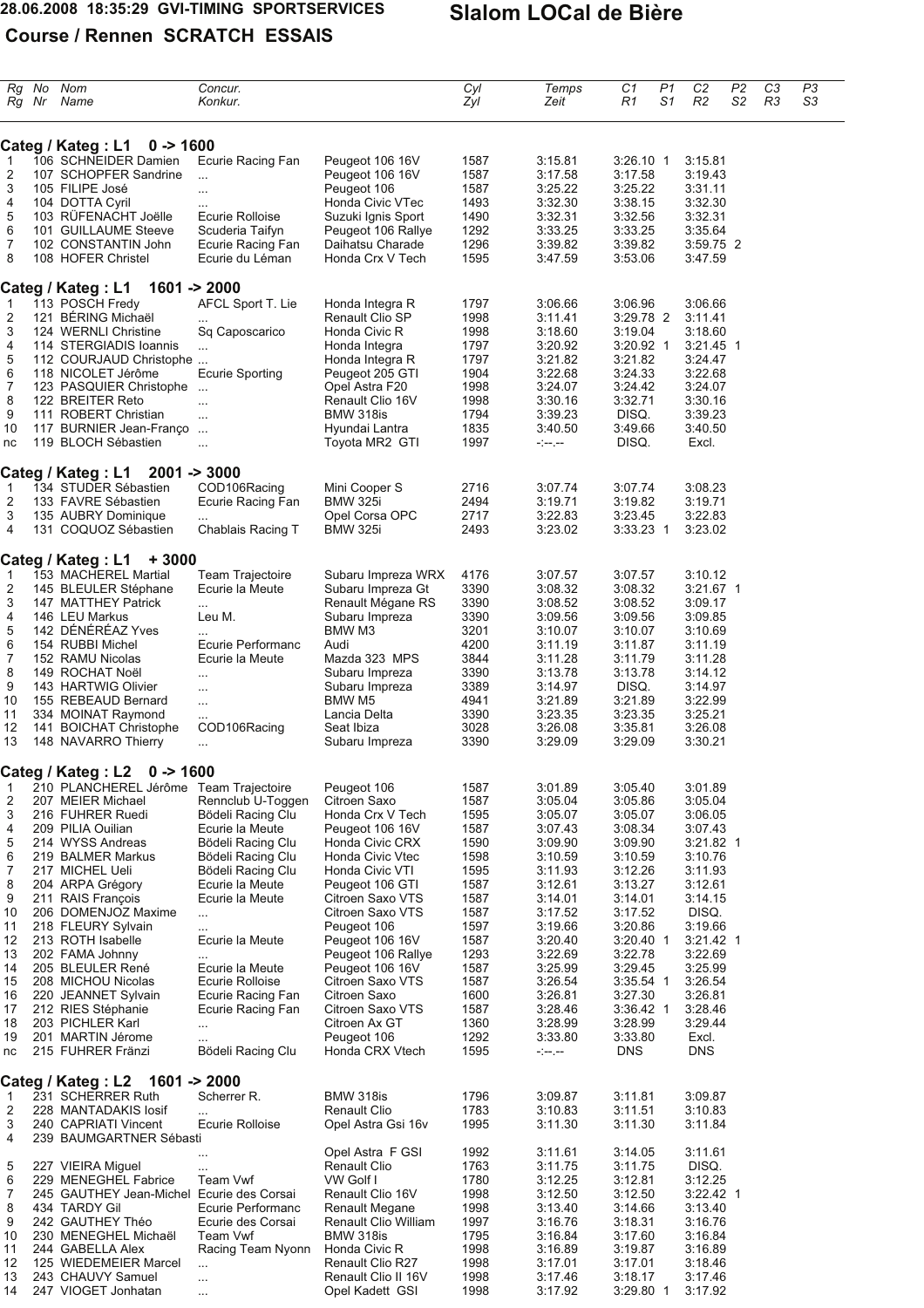| 3:22.58     | 3:22.11     | 3:22.11 | 1999 | Ford Fiesta ST         | .               | 248 BOLAND Marc         | 15 |
|-------------|-------------|---------|------|------------------------|-----------------|-------------------------|----|
| 3:22.37     | 3:23.25     | 3:22.37 | 1781 | VW Golf GTI            | $\cdots$        | 251 ZIEGLER Yann        | 16 |
| 3:25.82     | DISQ.       | 3:25.82 | 1984 | Seat Ibiza             | COD106Racing    | 238 GAILLARD Douglas    | 17 |
| 3:25.97     | 3:28.55     | 3:25.97 | 1800 | VW Golf 2 16V          | Ecurie Rolloise | 234 DUARTE Jorge        | 18 |
| 3:27.58     | 3:34.64     | 3:27.58 | 1904 | Peugeot 205 GTI        |                 | 235 DE SYBOURG Charles  | 19 |
| 3:32.60     | 3:27.74     | 3:27.74 | 1998 | <b>Renault Clio RS</b> | Ecurie du Jorat | 246 TISSOT Maurice      | 20 |
| 3:27.88     | 3:31.30     | 3:27.88 | 1800 | Mitsubishi Colt        |                 | 116 PALUMBO Francesco   | 21 |
| DISQ.       | 3:29.11     | 3:29.11 | 1996 | Mitsubishi Eclipse     | $\cdots$        | 241 DEPRAZ Christian    | 22 |
| 3:30.86     | 3:33.05     | 3:30.86 | 1999 | Citroen Xsara          |                 | 249 MERMILLOD Alexandre | 23 |
| 3:31.44     | $3:41.53$ 1 | 3:31.44 | 1995 | Opel Astra Gsi 16v     | $\cdots$        | 232 AUBRY Romain        | 24 |
| $3:36.54$ 1 | 3:31.47     | 3:31.47 | 1763 | Renault Clio 16V       | $\cdots$        | 226 GLOOR Christian     | 25 |
| 3:36.91     | 3:41.44     | 3:36.91 | 1800 | Opel Corsa             | $\cdots$        | 233 BOVARD Gilles       | 26 |
| 3:41.42     | 3:43.94     | 3:41.42 | 1903 | Peugeot 205 GTI        | $\cdots$        | 250 VILLARD Catherine   | 27 |
| DISQ.       | 3:47.44     | 3:47.44 | 1962 | Alfa Romeo 75 Super    |                 | 237 TORRENT Jean-Marcel | 28 |
|             |             |         |      |                        |                 |                         |    |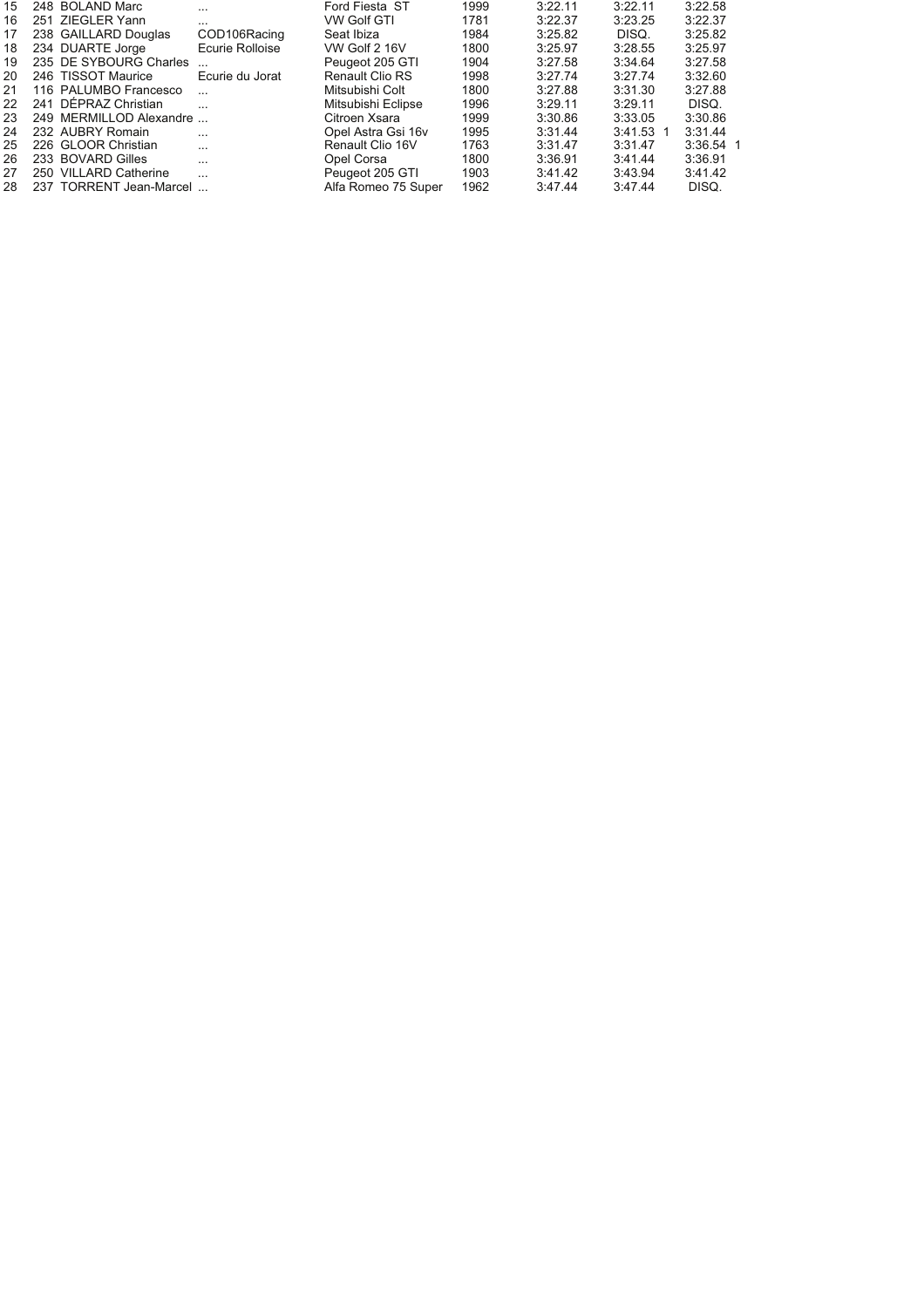| Rg       | No.<br>Rg Nr | Nom<br>Name                                          | Concur.<br>Konkur.                          |                                       | Cyl<br>Zyl   | Temps<br>Zeit      | C1<br>R1               | P1<br>S1             | C <sub>2</sub><br>R <sub>2</sub> | P2<br>S <sub>2</sub> | C <sub>3</sub><br>R <sub>3</sub> | P3<br>S3 |
|----------|--------------|------------------------------------------------------|---------------------------------------------|---------------------------------------|--------------|--------------------|------------------------|----------------------|----------------------------------|----------------------|----------------------------------|----------|
|          |              |                                                      |                                             |                                       |              |                    |                        |                      |                                  |                      |                                  |          |
| 1        |              | Categ / Kateg: L2<br>260 MULLER Yann                 | $2001 - 3000$<br>Scuderia Taifyn            | <b>BMW M3 E30</b>                     | 2301         | 3:06.08            | 3:07.51                |                      | 3:06.08                          |                      |                                  |          |
| 2        |              | 261 CAMANDONA Julien                                 | Ecurie Racing Fan                           | <b>BMW 325i</b>                       | 2302         | 3:10.82            | 3:10.82                |                      | 3:14.91                          |                      |                                  |          |
| 3        |              | 256 BLULLE Jacques                                   | Ecurie Performanc                           | VW Polo G40                           | 2162         | 3:12.72            | 3:13.19                |                      | 3:12.72                          |                      |                                  |          |
| 4        |              | 263 REVILLARD Pascal                                 | Ecurie Rolloise                             | <b>BMW 325i</b>                       | 2493         | 3:13.94            | 3:14.77                |                      | 3:13.94                          |                      |                                  |          |
| 5        |              | 267 MENTHONNEX Julien                                | $\cdots$                                    | <b>BMW M3 E36</b>                     | 3000         | 3:15.36            | DISQ.                  |                      | 3:15.36                          |                      |                                  |          |
| 6        |              | 265 MUGG Alexis                                      | Racing Team Nyonn                           | <b>BMW 325 i</b>                      | 2500         | 3:19.81            | 3:31.46                | $\overline{1}$       | 3:19.81                          |                      |                                  |          |
| 7<br>8   |              | 258 FAMA Thierry<br>354 TONTA Michel                 | $\ddotsc$<br>Tonta M.                       | VW Polo G40<br><b>BMW 325i</b>        | 2162<br>2493 | 3:29.52<br>3:30.29 | 3:32.43<br>3:30.29     |                      | 3:29.52<br>Excl.                 |                      |                                  |          |
| 9        |              | 132 HUMBERT Raphaël                                  | $\ddotsc$                                   | <b>BMW 325 ix</b>                     | 2493         | 3:33.22            | 3:33.22                |                      | 3:36.24                          |                      |                                  |          |
| 10       |              | 257 DA COSTA Fatima                                  | $\ddotsc$                                   | <b>VW Polo</b>                        | 2162         | 3:40.26            | 3:45.62                |                      | 3:40.26                          |                      |                                  |          |
|          |              |                                                      |                                             |                                       |              |                    |                        |                      |                                  |                      |                                  |          |
|          |              | Categ / Kateg: L2                                    | $3001 - 3500$                               |                                       |              |                    |                        |                      |                                  |                      |                                  |          |
| 1        |              | 277 BLANC Valentin<br>278 GENOUX Jean-Daniel         | <b>Ecurie Sporting</b><br>Ecurie Performanc | Subaru Impreza WRX                    | 3390<br>3395 | 3:01.56            | 3:01.56                |                      | 3:10.60 1<br>3:02.75             |                      |                                  |          |
| 2<br>3   |              | 266 LÜTHI Pierre                                     |                                             | Mitsubishi EVO RS-2<br>Ford Focus RS  | 3401         | 3:02.75<br>3:08.96 | $3:11.67$ 1<br>3:08.96 |                      | 3:09.80                          |                      |                                  |          |
| 4        |              | 156 DROXLER Sylvain                                  | COD106Racing                                | Mitsubishi Lancer EV                  | 3394         | 3:10.10            | 3:29.00 2              |                      | 3:10.10                          |                      |                                  |          |
| 5        |              | 273 SPINELLI David                                   | $\cdots$                                    | Ford Escort Cosw.                     | 3386         | 3:11.90            | 3:11.90                |                      | DISQ.                            |                      |                                  |          |
| 6        |              | 144 BERTOLA Julien                                   | $\cdots$                                    | Subaru Impreza WRX                    | 3390         | 3:12.77            | 3:14.34                |                      | 3:12.77                          |                      |                                  |          |
| 7        |              | 151 MARQUET Samuel                                   | $\ddotsc$                                   | Mitsubishi Evo 8                      | 3395         | 3:14.40            | 3:16.59                |                      | 3:14.40                          |                      |                                  |          |
| 8        |              | 272 BARBAGALLO Nicolas                               | $\cdots$                                    | VW Golf II G60                        | 3060         | 3:14.89            | 3:18.83                |                      | 3:14.89                          |                      |                                  |          |
| 9        |              | 280 COMPARATO Luca<br>276 SERVANT Jérôme             | $\ddotsc$<br>Ecurie la Meute                | Nissan 350Z                           | 3498<br>3388 | 3:15.52            | 3:19.82<br>3:25.36     |                      | 3:15.52<br>3:17.42               |                      |                                  |          |
| 10<br>11 |              | 275 BOLAY John                                       | <b>Vufflens-Racing</b>                      | Subaru Impreza<br>Renault 21 turbo    | 3388         | 3:17.42<br>3:20.09 | 3:30.48                | -1<br>$\overline{1}$ | 3:20.09                          |                      |                                  |          |
| 12       |              | 271 AMIGUET Frédéric                                 | $\ddotsc$                                   | Audi S3                               | 3060         | 3:21.15            | 3:23.08                |                      | 3:21.15                          |                      |                                  |          |
| 13       |              | 279 HOFMANN Pascal                                   | $\cdots$                                    | Subaru Impreza Gt                     | 3395         | 3:24.83            | 3:27.55                |                      | 3:24.83                          |                      |                                  |          |
| 14       |              | 281 OBERSON David                                    |                                             | VW Golf                               | 3029         | 3:28.37            | DISQ.                  |                      | 3:28.37                          |                      |                                  |          |
| 15       |              | 150 RÖHRER Maud                                      | COD106Racing                                | Subaru Impreza                        | 3390         | 3:32.93            | 3:35.17                |                      | 3:32.93                          |                      |                                  |          |
|          |              | Categ / Kateg: L2<br>$+3500$                         |                                             |                                       |              |                    |                        |                      |                                  |                      |                                  |          |
| 1        |              | 289 MÜLLER Bruno                                     | Porsche Cup Suiss                           | Porsche Carrera GT3                   | 3600         | 2:51.15            | 2:51.62                |                      | 2:51.15                          |                      |                                  |          |
| 2        |              | 287 BÜETIGER Paul                                    | Stadler Motorspor                           | Porsche GT3                           | 3600         | 2:57.53            | 3:10.30 1              |                      | 2:57.53                          |                      |                                  |          |
| 3        |              | 291 MÜLLER Jürg                                      |                                             | Mazda 323 MPS                         | 3844         | 3:02.84            | 3:02.84                |                      | 3:03.10                          |                      |                                  |          |
| 4        |              | 286 JACQUEMET Sébastien                              |                                             | Porsche 911 Carrera                   | 3598         | 3:11.52            | 3:12.69                |                      | 3:11.52                          |                      |                                  |          |
| 5        |              | 290 ALMEIDA George                                   | $\cdots$                                    | Porsche Carrera                       | 3600         | 3:13.81            | 3:13.81                |                      | 3:19.46                          |                      |                                  |          |
| 6<br>7   |              | 292 REYMOND Steve<br>293 JENNY Laurent               | $\ddotsc$<br>$\cdots$                       | Saab 95 Troll<br>Lamborghini Gallardo | 3893<br>4961 | 3:26.28<br>3:39.17 | 3:29.34<br>3:39.17 4   |                      | 3:26.28<br>DISQ. 1               |                      |                                  |          |
|          |              |                                                      |                                             |                                       |              |                    |                        |                      |                                  |                      |                                  |          |
|          |              | Categ / Kateg: L2 Roadster                           | $0 - 2000$                                  |                                       |              |                    |                        |                      |                                  |                      |                                  |          |
| 1        |              | 303 MIGLIERINA Edi                                   | Ecurie Biennoise                            | Lotus Elise                           | 1796         | 3:04.18            | 3:04.18                |                      | 3:05.39                          |                      |                                  |          |
| 2        |              | 301 DAMOND Laurent                                   | Ecurie des Corsai                           | Lotus Elise 111R                      | 1796         | 3:05.64            | $3:15.97$ 1            |                      | 3:05.64                          |                      |                                  |          |
| 3<br>4   |              | 302 DI PIETRANTONIO Mar<br>304 WEGGMULLER Hansjürg   |                                             | Lotus Elise 111S                      | 1796         | 3:08.81            | DISQ.                  |                      | 3:08.81                          |                      |                                  |          |
|          |              |                                                      | $\cdots$                                    | Lotus Elise MK2                       | 1796         | 3:12.66            | 3:12.66                |                      | DISQ.                            |                      |                                  |          |
|          |              |                                                      |                                             |                                       |              |                    |                        |                      |                                  |                      |                                  |          |
| 1        |              | Categ / Kateg : L2 Roadster<br>306 SCHWANDER Nicolas | $+2000$                                     | Opel Speedster                        | 2198         | 3:13.70            | 3:13.70                |                      | 3:14.10                          |                      |                                  |          |
| 2        |              | 305 GAILLARD Glenn                                   | $\ldots$<br>COD106Racing                    | <b>Renault Spider</b>                 | 2001         | 3:23.06            | 3:30.25                |                      | 3:23.06                          |                      |                                  |          |
|          |              |                                                      |                                             |                                       |              |                    |                        |                      |                                  |                      |                                  |          |
|          |              | Categ / Kateg : Roadster X                           | $+3000$                                     |                                       |              |                    |                        |                      |                                  |                      |                                  |          |
| -1       |              | 369 BERTOLA Michel                                   |                                             | Ford Shelby GT 350                    | 4700         | 3:23.09            | 3:23.09                |                      | 3:24.65                          |                      |                                  |          |
|          |              | Categ / Kateg: L3<br>$0 - 1600$                      |                                             |                                       |              |                    |                        |                      |                                  |                      |                                  |          |
| -1       |              | 319 WITTWER Daniel                                   | Racing Team Zäziw                           | <b>VW Golf</b>                        | 1588         | 3:04.62            | DISQ.                  |                      | 3:04.62                          |                      |                                  |          |
| 2        |              | 315 DONADA Bastien                                   | $\ddotsc$                                   | Toyota Corolla AE86                   | 1587         | 3:10.16            | 3:31.50 2              |                      | 3:10.16                          |                      |                                  |          |
| 3        |              | 314 CHRISTINET Fabien                                | $\ddotsc$                                   | Toyota Corolla                        | 1587         | 3:11.04            | 3:20.68 1              |                      | 3:11.04                          |                      |                                  |          |
| 4        |              | 318 PELLAUD Xavier                                   | $\cdots$                                    | VW Golf I GTI                         | 1588         | 3:18.14            | 3:29.83                |                      | 3:18.14                          |                      |                                  |          |
| 5        |              | 317 MONOD Sébastien                                  | Ecurie Rolloise                             | <b>VW Golf</b>                        | 1588         | 3:18.66            | $3:25.63$ 1            |                      | 3:18.66                          |                      |                                  |          |
| 6<br>7   |              | 313 DÉCOPPET Cyril<br>311 JUILLERAT Maurice          | Team CD Sport<br>Juillerat M.               | Peugeot 205 GTI<br>Alfa Romeo Arna Ti | 1580<br>1351 | 3:18.83<br>3:19.41 | DISQ.<br>3:22.21       |                      | 3:18.83<br>3:19.41               |                      |                                  |          |
| 8        |              | 316 RAVAY Stéphane                                   | Racing Team Nyonn                           | Toyota Corolla                        | 1587         | 3:31.95            | AB.                    |                      | 3:31.95 1                        |                      |                                  |          |
|          |              |                                                      |                                             |                                       |              |                    |                        |                      |                                  |                      |                                  |          |
|          |              | Categ / Kateg : L3<br>1601 -> 2000                   |                                             |                                       |              |                    |                        |                      |                                  |                      |                                  |          |
| 1        |              | 339 SANTONASTASO M.                                  | M-F-O                                       | <b>BMW 2002 Ti</b>                    | 1995         | 3:00.11            | Excl.                  |                      | 3:00.11                          |                      |                                  |          |
| 2        |              | 327 MONNEY André<br>331 CHARLES Florent              | <b>Ecurie Sporting</b>                      | <b>VW Golf</b><br>VW Golf 2 16V       | 1780<br>1791 | 3:00.65            | 3:00.65<br>3:05.79     |                      | Excl.                            |                      |                                  |          |
| 3<br>4   |              | 330 TOGNACCA Emanuele                                | Charles F.                                  | VW Golf 1                             | 1781         | 3:05.79<br>3:13.31 | 3:13.31                |                      | Excl.<br>3:22.91 1               |                      |                                  |          |
| 5        |              | 341 TINGUELY Pierre                                  |                                             | Opel Kadett C                         | 2000         | 3:13.63            | 3:24.95 1              |                      | 3:13.63                          |                      |                                  |          |
| 6        |              | 340 BURI Jean-Pierre                                 | Buri J.P.                                   | Opel Kadett C/GTE                     | 1997         | 3:14.00            | 3:14.00                |                      | 3:14.10                          |                      |                                  |          |
| 7        |              | 332 BIKEL Frank                                      | $\ddotsc$                                   | VW Golf 1 Gti                         | 1800         | 3:16.40            | 3:19.05                |                      | 3:16.40                          |                      |                                  |          |
| 8        |              | 328 OSIO Marco                                       | $\ddotsc$                                   | <b>VW Golf GTI</b>                    | 1781         | 3:17.09            | 3:17.09                |                      | $3:27.40$ 1                      |                      |                                  |          |
| 9        |              | 337 STAUFFER Pierre-Ala                              | $\ddotsc$                                   | Opel Kadett GT/E                      | 1978         | 3:21.79            | 3:26.24                |                      | 3:21.79                          |                      |                                  |          |
| 10<br>11 |              | 329 PALERMO Remo<br>335 BERGER Patrick               | $\ddotsc$                                   | VW Golf<br>Opel Kadett GTE            | 1781<br>1978 | 3:25.21<br>3:28.04 | 3:25.21<br>3:28.71     |                      | $3:33.53$ 1<br>3:28.04           |                      |                                  |          |
| 12       |              | 333 IEMMELLO Alessandro M-F-O                        | $\cdots$                                    | Opel Kadett D                         | 1800         | 3:30.62            | $3:30.62$ 1            |                      | DISQ. 1                          |                      |                                  |          |
| 13       |              | 338 DECRAUSAZ Steve                                  | Vufflens-Racing                             | <b>BMW 320i</b>                       | 1990         | 3:34.01            | 3:57.31                |                      | 3:34.01 1                        |                      |                                  |          |
| 14       |              | 326 MACALI Gianluca                                  | Team Vwf                                    | VW Golf                               | 1780         | 3:42.25            | 3:42.25 2              |                      | Excl.                            |                      |                                  |          |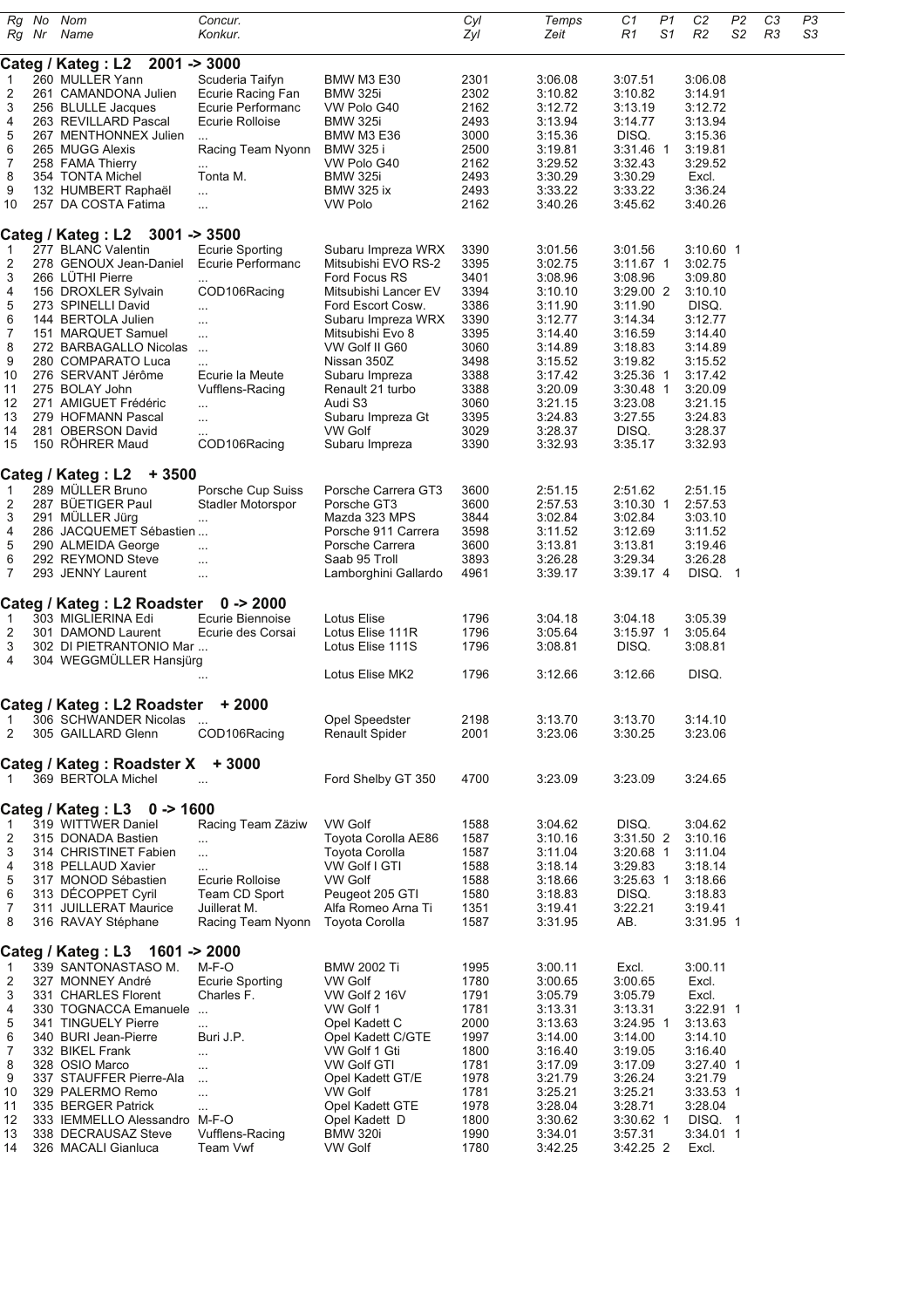| Rg       | No    | Nom                                                | Concur.                               |                                          | Cyl          | Temps                | C1                     | P1             | C <sub>2</sub>       | P <sub>2</sub> | C <sub>3</sub> | P3 |
|----------|-------|----------------------------------------------------|---------------------------------------|------------------------------------------|--------------|----------------------|------------------------|----------------|----------------------|----------------|----------------|----|
|          | Rg Nr | Name                                               | Konkur.                               |                                          | Zyl          | Zeit                 | R1                     | S <sub>1</sub> | R <sub>2</sub>       | S <sub>2</sub> | R3             | S3 |
|          |       |                                                    |                                       |                                          |              |                      |                        |                |                      |                |                |    |
|          |       | Categ / Kateg: L3                                  | $2001 - 3000$                         |                                          |              |                      |                        |                |                      |                |                |    |
| 1<br>2   |       | 353 SCHUMANN Oswald<br>352 REITHAAR Christian      | Scuderia Taifyn<br>Ecurie Performanc  | Porsche 911 SC<br>Porsche 911 SC         | 2993<br>2993 | 2:59.98<br>3:00.72   | 3:02.22<br>3:00.72     |                | 2:59.98<br>3:24.09 2 |                |                |    |
| 3        |       | 346 MARTINIS Christophe                            | Martinis C.                           | Opel Ascona B                            | 2020         | 3:00.90              | Excl.                  |                | 3:00.90              |                |                |    |
| 4        |       | 348 ALBERTONI Martino                              | $\cdots$                              | Renault 5 Turbo                          | 2374         | 3:13.38              | 3:16.31                |                | 3:13.38              |                |                |    |
| 5        |       | 349 BALMELLI Dario                                 | Ecurie Performanc                     | Porsche Carrera RS                       | 2687         | 3:15.25              | 3:16.64                |                | 3:15.25              |                |                |    |
| 6        |       | 351 MARENDAZ Julien                                | Vufflens-Racing                       | Porsche 911 SC                           | 2993         | 3:22.74              | DISQ.                  |                | 3:22.74              |                |                |    |
| 7<br>nc  |       | 347 DERIAZ Jean-Luc<br>350 LATTION Gilles          | <br>Lattion G.                        | <b>BMW 323i</b><br>Porsche 911 SC        | 2315<br>2993 | 3:22.86<br>$- - - -$ | 3:22.86<br>DISQ.       |                | 3:38.58 1<br>Excl.   |                |                |    |
|          |       |                                                    |                                       |                                          |              |                      |                        |                |                      |                |                |    |
|          |       | Categ / Kateg: L3<br>$+3000$                       |                                       |                                          |              |                      |                        |                |                      |                |                |    |
| 1        |       | 368 ALLEMANN Eric                                  | <b>Team Trajectoire</b>               | Mitsubishi Starion                       | 3400         | 3:00.14              | 3:00.14                |                | 3:00.65              |                |                |    |
| 2        |       | 365 HOSTETTLER Bernard Ecurie Performanc           |                                       | Porsche Carrera                          | 3200         | 3:03.77<br>3:05.31   | 3:05.42<br>3:05.31     |                | 3:03.77<br>3:08.01   |                |                |    |
| 3<br>4   |       | 371 TCHAGAUNOVA Philipp<br>367 SEMONIN Jean-Pierre | Ecurie 4 Anneaux                      | Porsche 911<br>Ford Sierra Cosw.         | 3163<br>3390 | 3:07.20              | 3:07.20                |                | 3:08.23              |                |                |    |
| 5        |       | 362 SAVOIE Gabriel                                 | Racing Team Nyonn                     | Porsche 911 Carrera                      | 3163         | 3:10.49              | 3:12.75                |                | 3:10.49              |                |                |    |
| 6        |       | 366 GENTON Pierre                                  | $\ddotsc$                             | Ford Sierra RSCosw.                      | 3390         | 3:10.51              | DISQ.                  |                | 3:10.51              |                |                |    |
| 7<br>8   |       | 364 TROLLIET Guy<br>363 BESSE Fabrice              | <br>C.P.GE                            | Porsche 911                              | 3193         | 3:12.37              | 3:12.37                |                | 3:21.60 1            |                |                |    |
| 9        |       | 370 MEYLAN Claude                                  |                                       | Porsche 911<br>Ford Mustang GT           | 3164<br>4728 | 3:15.24<br>3:35.20   | 3:20.15<br>3:35.20     |                | 3:15.24<br>3:36.62   |                |                |    |
| nc       |       | 361 GIGON Cédric                                   |                                       | Porsche Carrera                          | 3163         | - -- --              | DISQ.                  |                | DISQ. 1              |                |                |    |
|          |       |                                                    |                                       |                                          |              |                      |                        |                |                      |                |                |    |
|          |       | Categ / Kateg: L4<br>$0 - 1600$                    |                                       |                                          |              |                      |                        |                |                      |                |                |    |
| 1<br>2   |       | 406 ROBERTO Nicola<br>404 RIBEIRO Alexandre        | Ecurie Racing Fan<br>Team CD Sport    | Peugeot 106 16V<br>Citroen Saxo VTS      | 1587<br>1587 | 3:03.64<br>3:08.32   | 3:04.73<br>3:08.32     |                | 3:03.64<br>3:21.20 1 |                |                |    |
| 3        |       | 403 CREPIN Maude                                   | Ecurie la Meute                       | Citroen Saxo VTS                         | 1587         | 3:15.32              | 3:25.96 1              |                | 3:15.32              |                |                |    |
| 4        |       | 409 BRASSEUR Michael                               | Scuderia Taifyn                       | Peugeot 106 16V                          | 1587         | 3:22.21              | DISQ.                  |                | 3:22.21              |                |                |    |
| 5        |       | 407 ROSCHI Ludovic                                 | Racing Team Nyonn                     | Peugeot 106 GTI                          | 1587         | 3:28.68              | $3:30.27$ 1            |                | 3:28.68 1            |                |                |    |
| 6        |       | 408 PERNET Sébastien                               | .                                     | Opel Corsa                               | 1597         | 3:31.90              | 3:31.90                |                | 3:43.77 1            |                |                |    |
| 7<br>8   |       | 402 GAUDIN Nicolas<br>401 ECABERT Ludovic          | .<br>                                 | Peugeot 106<br>Citroen AX                | 1297<br>1123 | 3:32.75<br>3:32.76   | 3:35.88<br>3:35.29     |                | 3:32.75<br>3:32.76   |                |                |    |
|          |       |                                                    |                                       |                                          |              |                      |                        |                |                      |                |                |    |
|          |       | Categ / Kateg: L4                                  | $1601 - 2000$                         |                                          |              |                      |                        |                |                      |                |                |    |
| 1        |       | 422 BURKI René                                     | Bürki R.                              | <b>Renault Clio</b>                      | 1997         | 3:02.09              | 3:02.09                |                | 3:12.07 1            |                |                |    |
| 2<br>3   |       | 424 FACCHIN Andreas                                |                                       | Opel Kadett E                            | 1997         | 3:09.48              | DISQ.                  |                | 3:09.48              |                |                |    |
| 4        |       | 416 HUWILER Thomas<br>425 GERBER Christian         | <br>                                  | <b>BMW 318 IS</b><br>Opel Kadett E GSI   | 1796<br>1997 | 3:09.83<br>3:09.93   | 3:09.83<br>3:10.17     |                | 3:18.09 1<br>3:09.93 |                |                |    |
| 5        |       | 430 DA CUNHA Luis                                  | Ecurie Rolloise                       | <b>Renault Clio RS</b>                   | 1998         | 3:10.05              | 3:10.05                |                | 3:19.63 1            |                |                |    |
| 6        |       | 433 MOGHINI Andrea                                 |                                       | Renault Clio Wil                         | 1998         | 3:10.17              | 3:10.17                |                | 3:10.31              |                |                |    |
| 7        |       | 423 CAMPOS David                                   | Ecurie Rolloise                       | Opel Kadett GSI                          | 1997         | 3:11.02              | 3:11.05                |                | 3:11.02              |                |                |    |
| 8<br>9   |       | 435 WURLOD Alain<br>417 SIPPEL Fabien              | $\cdots$<br>Ecurie Rolloise           | Citroen ZX<br>Honda Integra R            | 1998<br>1797 | 3:11.29<br>3:11.71   | $3:22.82$ 1<br>3:11.71 |                | 3:11.29<br>3:22.40 1 |                |                |    |
| 10       |       | 412 BOHLER Stefan                                  | Böhler S.                             | Renault Clio 16V                         | 1763         | 3:13.19              | 3:13.19                |                | 3:32.17 2            |                |                |    |
| 11       |       | 421 AUBORT Patrick                                 | Racing Team Nyonn                     | Opel Kadett Gsi                          | 1997         | 3:14.54              | 3:14.54                |                | 3:14.79              |                |                |    |
| 12       |       | 429 ZAMPIERON Steve                                | Ecurie Sporting                       | Opel Astra 16V                           | 1997         | 3:20.07              | DISQ.                  |                | 3:20.07              |                |                |    |
| 13<br>14 |       | 426 MERCANTON Damien<br>436 CHEVALLEY Vincent      | $\cdots$<br>Ecurie Rolloise           | Renault Clio 16V<br>Opel Kadett Gsi      | 1997<br>2000 | 3:20.53<br>3:21.26   | 3:22.11<br>3:21.26     |                | 3:20.53<br>3:22.11   |                |                |    |
| 15       |       | 431 HASSLER Sanna                                  |                                       | Renault Clio Sport                       | 1998         | 3:21.57              | 3:29.35 1              |                | 3:21.57              |                |                |    |
| 16       |       | 420 ALVAREZ Enrique                                | Ecurie la Meute                       | Opel Kadett                              | 1997         | 3:21.78              | 3:23.21                |                | 3:21.78              |                |                |    |
| 17       |       | 427 REYMOND Frédéric                               |                                       | Toyota Celica GTI                        | 1997         | 3:22.34              | 3:22.34                |                | 3:31.03 1            |                |                |    |
| 18<br>19 |       | 414 JEHLI Birgit<br>428 TAVERNIER Roland           | Racing Team Nyonn                     | <b>Renault Clio</b><br>Opel Kadett E 16V | 1783<br>1997 | 3:23.15<br>3:23.31   | 3:24.04<br>$3:35.53$ 1 |                | 3:23.15<br>3:23.31   |                |                |    |
| 20       |       | 419 PEREIRA Marcio                                 | .                                     | <b>BMW 320i E30</b>                      | 1990         | 3:27.60              | 3:42.05                |                | 3:27.60              |                |                |    |
| 21       |       | 432 KÜNG Christophe                                | Team Trajectoire                      | <b>BMW 320i</b>                          | 1998         | 3:29.46              | 3:29.46                |                | 3:30.60              |                |                |    |
| 22       |       | 413 VOLERY Cyril                                   |                                       | <b>VW Scirocco</b>                       | 1780         | 3:30.14              | 3:33.49                |                | 3:30.14              |                |                |    |
| 23       |       | 415 FERNANDEZ Ricardo                              | $\ddotsc$                             | BMW 318is                                | 1795         | 3:42.46              | 3:42.46                |                | 3:45.09              |                |                |    |
|          |       | Categ / Kateg : L4<br>$2001 - 3000$                |                                       |                                          |              |                      |                        |                |                      |                |                |    |
| 1        |       | 264 FINGER Marcel                                  | Finger M.                             | <b>BMW 325i</b>                          | 2494         | 3:04.09              | 3:05.35                |                | 3:04.09              |                |                |    |
| 2        |       | 455 BÜRKI Martin                                   |                                       | BMW E30                                  | 2500         | 3:06.14              | 3:06.14                |                | $3:15.83$ 1          |                |                |    |
| 3<br>4   |       | 259 HIRSIG Christian<br>448 BRACK René             | Hirsig Chr.                           | <b>VW Polo</b><br>BMW 325i E30           | 2363<br>2493 | 3:06.74<br>3:10.00   | 3:08.30<br>3:10.73     |                | 3:06.74<br>3:10.00   |                |                |    |
| 5        |       | 442 DONDENAZ Pierre-Ala                            | <b>Team Trajectoire</b>               | BMW M3 E30                               | 2300         | 3:12.14              | 3:14.44                |                | 3:12.14              |                |                |    |
| 6        |       | 443 AGASSIS Jean-Michel                            | <b>Team Trajectoire</b>               | <b>BMW 325i</b>                          | 2493         | 3:13.32              | 3:13.32                |                | 3:33.45              |                |                |    |
| 7        |       | 453 IMBODEN Marc                                   | Atelier de la Tzo                     | <b>BMW 325i</b>                          | 2494         | 3:13.51              | 3:16.90                |                | 3:13.51              |                |                |    |
| 8<br>9   |       | 451 PELLAUD François<br>457 BÉGUELIN Cédric        | Pellaud F.<br>Team Trajectoire        | <b>BMW 325i</b><br>BMW M3                | 2493<br>2998 | 3:14.34<br>3:14.53   | DISQ.<br>3:14.53       |                | 3:14.34<br>3:27.81 1 |                |                |    |
| 10       |       | 262 RAMBOUR Guillaume                              |                                       | Fiat Punto Gt                            | 2332         | 3:15.70              | DISQ.                  |                | 3:15.70              |                |                |    |
| 11       |       | 456 WIDMER François                                |                                       | BMW M3 Coupé                             | 2988         | 3:16.60              | $3:34.48$ 1            |                | 3:16.60              |                |                |    |
| 12       |       | 449 FAVRE Cédric                                   | Ecurie 13 Etoiles                     | <b>BMW 325i</b>                          | 2493         | 3:16.90              | 3:16.90                |                | 3:18.29              |                |                |    |
| 13<br>14 |       | 450 FOLLONIER Gregory<br>452 BILLE Grégoire        | Ecurie 13 Etoiles<br>Team Trajectoire | <b>BMW 325i</b><br><b>BMW 325</b>        | 2493<br>2494 | 3:17.88<br>3:18.42   | 3:17.88<br>3:18.96     |                | 3:21.09<br>3:18.42   |                |                |    |
| 15       |       | 441 DERIAZ Michel                                  | .                                     | VW Polo G40                              | 2162         | 3:26.07              | 3:26.07                |                | 3:26.10              |                |                |    |
| 16       |       | 447 BOVIER Lionel                                  | Ecurie 13 Etoiles                     | <b>BMW 325i</b>                          | 2493         | 3:26.84              | 3:26.84                |                | 3:34.62              |                |                |    |
| 17       |       | 445 BAERISWYL Guy                                  | Ecurie la Meute                       | <b>BMW 325 IX</b>                        | 2493         | 3:27.79              | 3:28.59                |                | 3:27.79              |                |                |    |
| 18<br>19 |       | 454 BONVIN Frédéric<br>446 BAERISWYL Mélina        | <br>Ecurie la Meute                   | BMW E36 325<br><b>BMW 325 lx</b>         | 2500<br>2493 | 3:34.78<br>3:35.38   | 3:34.78<br>3:35.38     |                | 3:43.68<br>DISQ.     |                |                |    |
|          |       |                                                    |                                       |                                          |              |                      |                        |                |                      |                |                |    |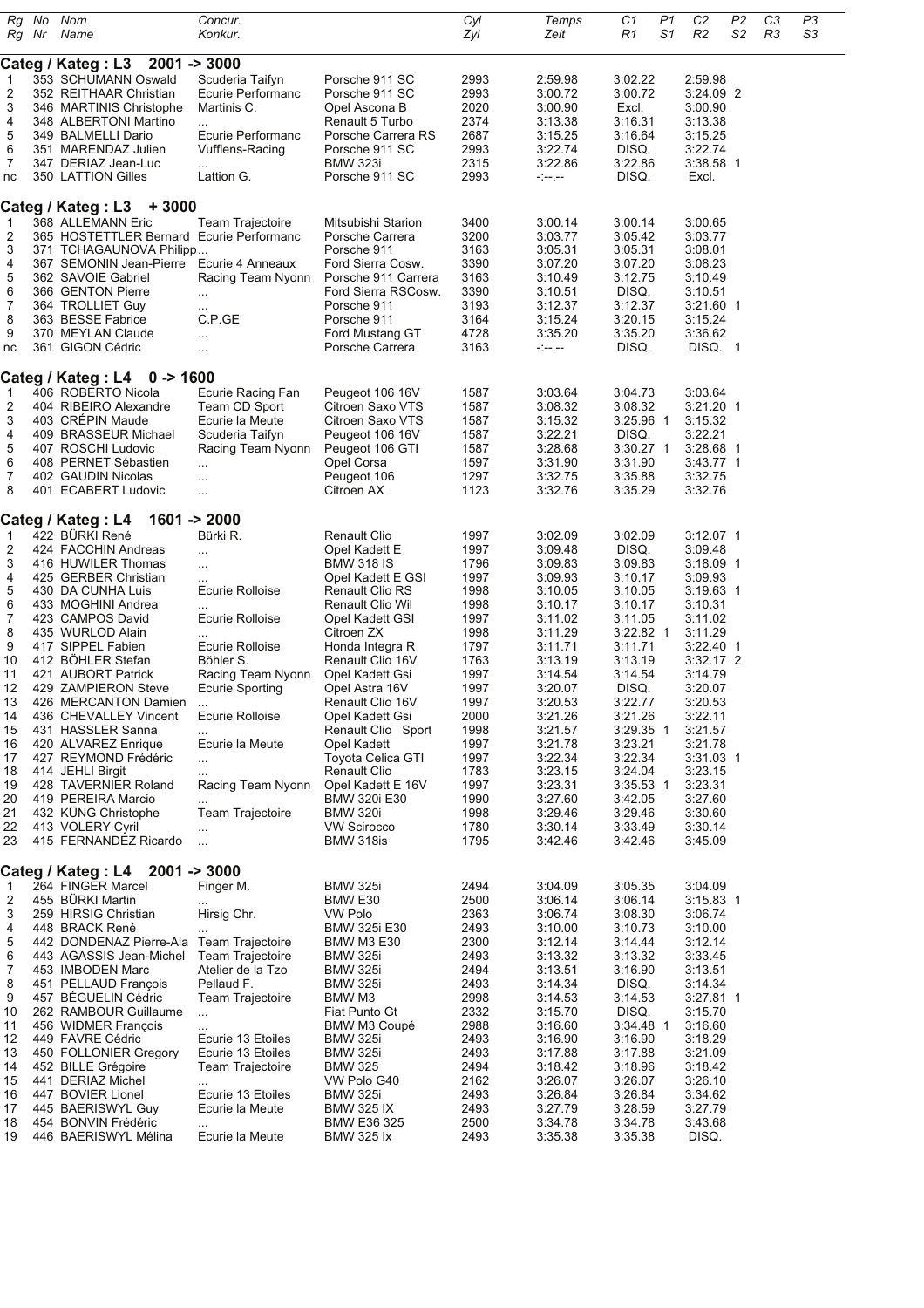| Rg              | No | Nom                                                | Concur.           |                      | Cyl  | Temps                | C1             | P1             | C <sub>2</sub> | P2             | C <sub>3</sub> | P3 |
|-----------------|----|----------------------------------------------------|-------------------|----------------------|------|----------------------|----------------|----------------|----------------|----------------|----------------|----|
| Ra              | Nr | Name                                               | Konkur.           |                      | Zyl  | Zeit                 | R <sub>1</sub> | S <sub>1</sub> | R <sub>2</sub> | S <sub>2</sub> | R <sub>3</sub> | S3 |
|                 |    |                                                    |                   |                      |      |                      |                |                |                |                |                |    |
|                 |    | Categ / Kateg : L4<br>$+3000$                      |                   |                      |      |                      |                |                |                |                |                |    |
|                 |    | 464 SCHOPFER Vincent                               | $\cdots$          | Mitsubishi Evo 8     | 3395 | 2:56.00              | 3:02.73        |                | 2:56.00        |                |                |    |
| 2               |    | 462 REBORD Aristide                                | $\cdots$          | <b>BMW M Coupé</b>   | 3201 | 3:02.70              | 3:02.70        |                | Excl.          |                |                |    |
| 3               |    | 465 LOPEZ Helder                                   | Ecurie Racing Fan | Ford Escort Cosw.    | 3400 | 3:06.04              | 3:06.62        |                | 3:06.04        |                |                |    |
| 4               |    | 463 SCHNELLMANN Roger                              |                   | Mitsubishi Lancer Ev | 3394 | 3:13.46              | 3:13.46 1      |                | <b>DNS</b>     |                |                |    |
| 5               |    | 461 MARTIN Bob                                     | $\cdots$          | BMW M3               | 3200 | 3:21.13              | 3:21.13        |                | 3:25.94        |                |                |    |
|                 |    |                                                    |                   |                      |      |                      |                |                |                |                |                |    |
|                 |    | Categ / Kateg : Classic Mini Cup L2 - L3 0 -> 1600 |                   |                      |      |                      |                |                |                |                |                |    |
|                 | 2  | <b>MURRI Sébastien</b>                             | Mini Club Romand  | Mini                 | 1100 | 3:34.34              | 3:34.34        |                | 3:35.06        |                |                |    |
| 2               | 8  | <b>CARRON Baptiste</b>                             | $\cdots$          | Mini                 | 1098 | 3:36.43              | 3:36.43        |                | 3:43.09 1      |                |                |    |
| 3               | 10 | PLAZA David                                        | $\cdots$          | Mini                 | 1275 | 3:38.12              | DISQ.          |                | 3:38.12        |                |                |    |
| 4               | 7  | <b>BULA Laure</b>                                  | Mini Club Romand  | Mini One             | 1598 | 3:43.61              | 3:45.95        |                | 3:43.61        |                |                |    |
| $5\overline{)}$ | 3  | <b>JAMES Grégory</b>                               | $\cdots$          | Rover Mini Cooper    | 1272 | 4:04.10              | 4:05.08        |                | 4:04.10        |                |                |    |
| nc              | 9  | <b>MATTHEY Sam</b>                                 | Mini Club Romand  | Mini                 | 1275 | $-1 - 1 - 1 - 1 = 0$ | <b>DNS</b>     |                | <b>DNS</b>     |                |                |    |
|                 |    |                                                    |                   |                      |      |                      |                |                |                |                |                |    |
|                 |    | Categ / Kateg : Club Evolution L4                  | + 3000            |                      |      |                      |                |                |                |                |                |    |
|                 | 14 | DESMEULES John                                     | Club Mitsubishi   | Mitsubishi EVO       | 3396 | 3:07.68              | 3:07.68        |                | <b>DNS</b>     |                |                |    |
| 2               | 15 | <b>FATTEBERT Gilles</b>                            | Club Mitsubishi   | Mitsubishi EVO 6     | 3396 | 3:10.92              | 3.11.56        |                | 3:10.92        |                |                |    |

DNS = Pas parti DNF = Pas arrivé AB = Abandon DISQ = Disqualifié ELIM = Eliminé

ELIM = Eliminé<br>ELIM = ausgeschieden

Equipements & Software Chronométrage<br>Equipements & Software Informatique

**GVI-Timing CH-1728 ROSSENS Label ASS 7039**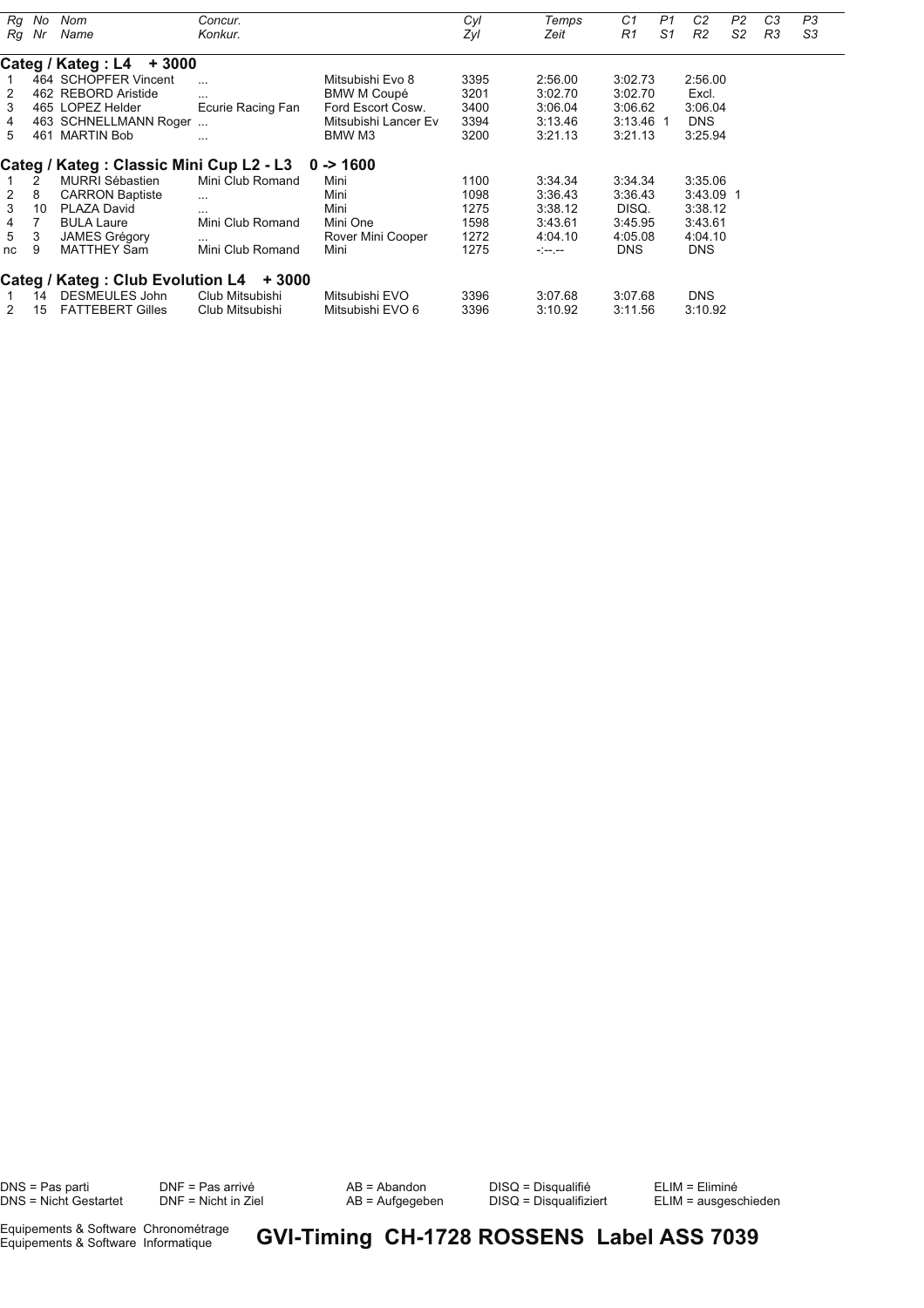## **29.06.2008 19:05:34 GVI-TIMING SPORTSERVICES Slalom NATional de Bière**

# **Course / Rennen**

|                | Rg No<br>Rg Nr | Nom<br>Name                                             | Concur.<br>Konkur.                  |                                           | Cyl<br>Zyl   | Temps<br>Zeit        | C1<br>R1               | P1<br>S1 | C <sub>2</sub><br>R <sub>2</sub> | P <sub>2</sub><br>S2 | C <sub>3</sub><br>R3 | P3<br>S3 |  |
|----------------|----------------|---------------------------------------------------------|-------------------------------------|-------------------------------------------|--------------|----------------------|------------------------|----------|----------------------------------|----------------------|----------------------|----------|--|
|                |                |                                                         |                                     |                                           |              |                      |                        |          |                                  |                      |                      |          |  |
|                |                | Categ / Kateg: SS                                       | $1601 - 2000$                       |                                           |              |                      |                        |          |                                  |                      |                      |          |  |
| 1              | 31             | SCHRANZ Michael                                         | Bödeli Racing Clu                   | Honda Integra R                           | 1797         | 2:59.83              | 3:01.56                |          | 2:59.83                          |                      |                      |          |  |
| 2              | 34             | <b>HAFNER Bruno</b>                                     | Rennclub U-Toggen                   | Renault Clio Sport                        | 1998         | 3:15.67              | 3:19.95                |          | 3:15.67                          |                      |                      |          |  |
| 3              | 33             | PAHUD Joël                                              | Ecurie du Jorat                     | <b>Renault Clio RS</b>                    | 1998         | 3:15.82              | 3:19.10                |          | 3:15.82                          |                      |                      |          |  |
| 4              |                | 32 AEBI Marcel                                          | Rennclub U-Toggen                   | Nissan Sunny Gti R                        | 1997         | 3:18.96              | $3:19.57$ 1            |          | $3:18.96$ 1                      |                      |                      |          |  |
|                |                | <b>Categ / Kateg: SS Competition</b>                    | $+3000$                             |                                           |              |                      |                        |          |                                  |                      |                      |          |  |
| 1              | 37             | MÄCHLER Albin                                           | Mächler A.                          | <b>BMW 135i</b>                           | 5064         | 2:52.74              | 2:55.20                |          | 2:52.74                          |                      |                      |          |  |
| 2              | 36             | <b>LAMBERT Philippe</b>                                 | Scuderia Taifyn                     | Opel Speedster                            | 3396         | 2:58.42              | 3:00.57                |          | 2:58.42                          |                      |                      |          |  |
|                |                | Categ / Kateg : $GT + 3000$                             |                                     |                                           |              |                      |                        |          |                                  |                      |                      |          |  |
| 1              | 41             | <b>BÜHRER Nicolas</b>                                   | <b>SAR Autorennsport</b>            | Porsche 996 GT3                           | 3600         | 2:43.01              | 2:43.31                |          | 2:43.01                          |                      |                      |          |  |
|                |                | Categ / Kateg: N<br>$0 - 1600$                          |                                     |                                           |              |                      |                        |          |                                  |                      |                      |          |  |
| 1              | 47             | <b>MAGNIN Jonas</b>                                     | <b>Ecurie Sporting</b>              | Citroen Saxo VTS                          | 1587         | 2:58.74              | 2:59.10                |          | 2:58.74                          |                      |                      |          |  |
| 2              | 46             | <b>HÜGLI Patric</b>                                     | Equipe Bernoise                     | Citroen Saxo VTS                          | 1587         | 3:03.58              | 3:06.15                |          | 3:03.58                          |                      |                      |          |  |
| nc             | 49             | <b>BURRI Michael</b>                                    | Ecurie des Ordons                   | Citroen Saxo VTS                          | 1600         | $-1 - 1 - 1 - 1 = 0$ | Excl.                  | 1        | Excl.                            |                      |                      |          |  |
|                |                | Categ / Kateg: N<br>$1601 - 2000$                       |                                     |                                           |              |                      |                        |          |                                  |                      |                      |          |  |
| 1              | 54             | <b>RAMEL Olivier</b><br>POSTIZZI Didier                 | Racing Team Nyonn<br>Ecurie du Nord | <b>Renault Clio RS</b>                    | 1998         | 2:54.85              | 2:56.68<br>3:01.00     |          | 2:54.85<br>3:00.97               |                      |                      |          |  |
| 2<br>3         | 55<br>53       | <b>PASCHE Nicolas</b>                                   | <b>Ecurie Sporting</b>              | <b>Renault Clio RS</b><br>Renault Clio RS | 1998<br>1998 | 3:00.97<br>3:04.24   | 3:05.52                |          | 3:04.24                          |                      |                      |          |  |
| $\overline{4}$ | 52             | INDERMÜHLE Stéphane                                     | Ecurie du Nord                      | <b>Renault Clio</b>                       | 1998         | 3:05.25              | 3:07.80                |          | 3:05.25                          |                      |                      |          |  |
|                |                |                                                         |                                     |                                           |              |                      |                        |          |                                  |                      |                      |          |  |
|                |                | Categ / Kateg: A<br>$0 - 1600$                          |                                     |                                           |              |                      |                        |          |                                  |                      |                      |          |  |
| 1              | 58<br>60       | <b>MORA Olivier</b><br><b>PLÉ Patrick</b>               | Ecurie la Meute<br>Ecurie de Genève | Citroen Saxo VTS<br>Citroen Saxo VTS      | 1587         | 2:56.80              | 2:56.80                |          | 2:56.95                          |                      |                      |          |  |
| 2              | 59             | <b>BLONDEL Francis</b>                                  | Ecurie la Meute                     | Citroen C <sub>2</sub>                    | 1597         | 2:57.33              | $3:05.07$ 1<br>2:57.34 |          | 2:57.33<br>2:58.52               |                      |                      |          |  |
| 3<br>4         | 56             | <b>BLANC Yves</b>                                       | <b>YB Racing</b>                    | Citroen Saxo VTS                          | 1589<br>1587 | 2:57.34<br>2:58.14   | 2:58.14                |          | 2:58.39                          |                      |                      |          |  |
| 5              |                | 57 LE COULTRE Stéphani Lugano Racing Tea                |                                     | Citroen Saxo VTS                          | 1587         | 3:02.37              | 3:03.48                |          | 3:02.37                          |                      |                      |          |  |
| nc             | 61             | <b>MAEDER Arnaud</b>                                    | Ecurie la Meute                     | Citroen Saxo VTS                          | 1600         | $- - - - -$          | AB.                    |          | <b>DNS</b>                       |                      |                      |          |  |
|                |                |                                                         |                                     |                                           |              |                      |                        |          |                                  |                      |                      |          |  |
| 1              |                | Categ / Kateg: A<br>$1601 - 2000$<br>64 BARRAUD Thierry | Barraud T.                          | Renault Clio 16V                          | 1998         | 2:52.92              | 2:54.79                |          | 2:52.92                          |                      |                      |          |  |
|                |                | Categ / Kateg : $A + 2000$                              |                                     |                                           |              |                      |                        |          |                                  |                      |                      |          |  |
| 1              | 66             | <b>MÜLLER Patrick</b>                                   | Müller P.                           | Subaru Impreza WRC                        | 3391         | 2:47.43              | 2:47.43                |          | 2:48.16                          |                      |                      |          |  |
| 2              | 67             | MAY Alain-Stéphane                                      | Chablais Racing T                   | Mitsubishi EVO 6                          | 3395         | 2:53.22              | 2:53.22                |          | 3:44.87 3                        |                      |                      |          |  |
| 3              | 68             | <b>LOVIS Michel</b>                                     | Ecurie Sporting                     | Subaru Impreza                            | 3397         | 2:56.55              | 2:56.55                |          | 2:56.68                          |                      |                      |          |  |
|                |                | <b>Categ / Kateg: ISN</b><br>$0 - 1400$                 |                                     |                                           |              |                      |                        |          |                                  |                      |                      |          |  |
|                |                | 82 BÜRKI Martin                                         | <b>MB Motorsport</b>                | Suzuki Swift                              | 1290         | 3:05.00              | 3:06.36                |          | 3:05.00                          |                      |                      |          |  |
| 2              | 74             | ROTHENBÜHLER S.                                         | Equipe Bernoise                     | Peugeot 106 Rallye                        | 1293         | 3:08.86              | $3:17.98$ 1            |          | 3:08.86                          |                      |                      |          |  |
| 3              |                | 73 ROHR Christoph                                       | <b>MB Motorsport</b>                | Peugeot 106 Rallye                        | 1293         | 3:09.82              | 3:10.91                |          | 3:09.82                          |                      |                      |          |  |
| 4              | 75             | <b>SPRECHER Roland</b>                                  | Equipe Bernoise                     | Peugeot 106 Rallye                        | 1293         | 3:13.92              | 3:14.13                |          | 3:13.92                          |                      |                      |          |  |
| 5              | 72             | <b>RENO Marc-Antoine</b>                                | Reno M.A.                           | Peugeot 106 Rallye                        | 1293         | 3:14.06              | 3:14.82                |          | 3:14.06                          |                      |                      |          |  |
| 6              | 77             | RICHARD Fabien                                          | Racing Team Nyonn                   | Peugeot 106 XSI                           | 1360         | 3:15.54              | 3:15.54                |          | $3:24.69$ 1                      |                      |                      |          |  |
| 7              | 76             | <b>SALAMON Petra</b>                                    | Racing Team Zäziw                   | Peugeot 106 Rallye                        | 1294         | 3:21.09              | 3:22.14                |          | 3:21.09                          |                      |                      |          |  |
|                |                | <b>Categ / Kateg: ISN</b>                               | 1401 -> 1600                        |                                           |              |                      |                        |          |                                  |                      |                      |          |  |
| 1              | 81             | LANGENEGGER Max                                         | Ecurie Basilisk                     | Peugeot 106 GTI                           | 1587         | 3:01.16              | 3:01.76                |          | 3:01.16                          |                      |                      |          |  |
| 2              | 78             | <b>ARRIGONI Zeno</b>                                    | Ecurie de Genève                    | Peugeot 106 16V                           | 1587         | 3:03.07              | 3:04.35                |          | 3:03.07                          |                      |                      |          |  |
| 3              | 48             | <b>MANI Patrick</b>                                     | Equipe Bernoise                     | Peugeot 106                               | 1587         | 3:07.83              | 3:07.83                |          | 3:20.69 1                        |                      |                      |          |  |
| 4              | 80             | CORNUZ Claude-Alain Team Trajectoire                    |                                     | Peugeot 106 16V                           | 1587         | 3:19.27              | $3:25.08$ 1            |          | $3:19.27$ 1                      |                      |                      |          |  |
| 5              | 79             | <b>BRYOIS Karin</b>                                     | Ecurie Racing Fan                   | Peugeot 106                               | 1587         | 3:20.49              | 3:22.97                |          | 3:20.49                          |                      |                      |          |  |
|                |                | Categ / Kateg: ISN                                      | $1601 - 2000$                       |                                           |              |                      |                        |          |                                  |                      |                      |          |  |
| $\mathbf{1}$   | 89             | JANZ Jean-Luc                                           | Ecurie du Nord                      | Renault Clio Wil                          | 1998         | 2:56.40              | 2:56.40                |          | $3:07.00$ 1                      |                      |                      |          |  |
| 2              | 88             | QUÈBATTE Julien                                         | Québatte J.                         | Peugeot 309                               | 1904         | 3:04.24              | DISQ.                  |          | 3:04.24                          |                      |                      |          |  |
| 3              | 86             | <b>BOLLA Nicola</b>                                     | Scuderia Zero4più                   | Honda Integra                             | 1797         | 3:04.43              | 3:04.43                |          | 3:23.84 2                        |                      |                      |          |  |
| 4              | 87             | <b>BEGUIN Jacques</b>                                   | Béguin J.                           | Peugeot 205 GTI                           | 1903         | 3:15.22              | 3:16.23                |          | 3:15.22                          |                      |                      |          |  |
|                |                | Categ / Kateg: ISN + 3000                               |                                     |                                           |              |                      |                        |          |                                  |                      |                      |          |  |
| 1<br>2         | 91             | <b>TROMBERT Eric</b><br>92 CRETEGNY Jean-R.             | Trombert E.<br>Ecurie Performanc    | Mazda 323 GTX<br>Ford Sierra Cosw.        | 3128<br>3389 | 3:00.58<br>3:01.95   | 3:02.85<br>3:01.95     |          | 3:00.58<br>3:02.70               |                      |                      |          |  |
|                |                | <b>Categ / Kateg: ISA</b><br>$0 - 1600$                 |                                     |                                           |              |                      |                        |          |                                  |                      |                      |          |  |
| $\mathbf{1}$   |                | 98 LÉGERET Grégory                                      | Légeret G.                          | Peugeot 106 16V                           | 1600         | 2:59.98              | 3:00.29                |          | 2:59.98                          |                      |                      |          |  |
| 2              |                | 96 FAVEZ Jacqueline                                     | <b>YB Racing</b>                    | Peugeot 106 Rallye                        | 1293         | 3:07.43              | 3:10.37                |          | 3:07.43                          |                      |                      |          |  |
| 3              | 97             | <b>RIGOLET Gilbert</b>                                  | Gruyère Racing Te                   | Peugeot 106 16V                           | 1596         | 3:15.79              | 3:16.74                |          | 3:15.79                          |                      |                      |          |  |
|                |                | Categ / Kateg: ISA + 1600                               |                                     |                                           |              |                      |                        |          |                                  |                      |                      |          |  |
| 1              |                | 102 WINIGER William                                     | Chablais Racing T                   | <b>BMW 325i</b>                           | 2493         | 3:01.76              | 3:01.76                |          | 3:01.77                          |                      |                      |          |  |
| 2              |                | 101 HÄNNI David                                         | <b>MB Motorsport</b>                | VW Golf 2                                 | 1781         | 3:17.31              | 3:19.59                |          | 3:17.31                          |                      |                      |          |  |
|                |                |                                                         |                                     |                                           |              |                      |                        |          |                                  |                      |                      |          |  |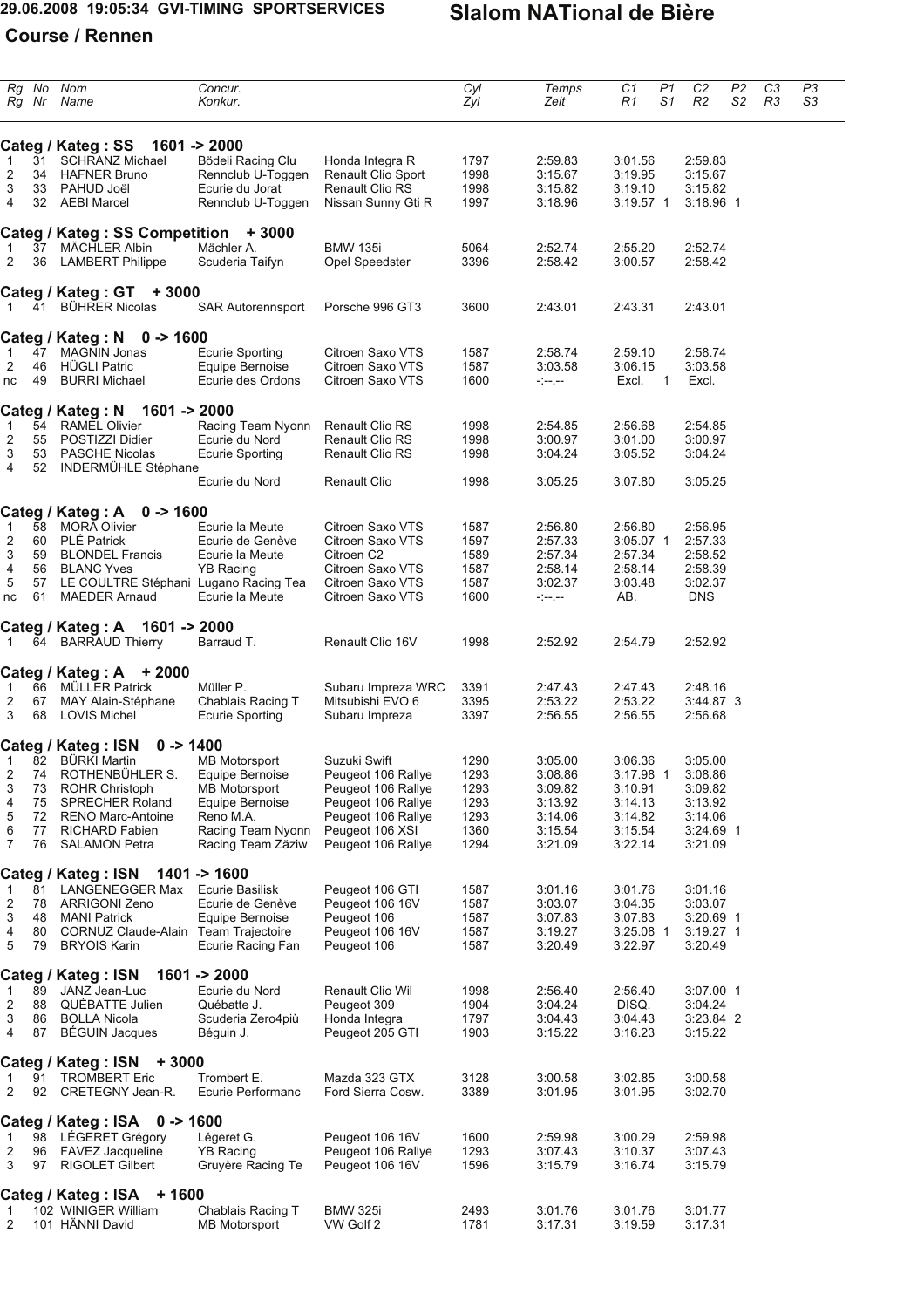| Rg<br>Rg Nr             | No | Nom<br>Name                                                                   | Concur.<br>Konkur. |                              | Cyl<br>Zyl | Temps<br>Zeit   | C1<br>R1    | P1<br>S <sub>1</sub> | C <sub>2</sub><br>R <sub>2</sub> | P2<br>S <sub>2</sub> | C3<br>R3 | P3<br>S3 |
|-------------------------|----|-------------------------------------------------------------------------------|--------------------|------------------------------|------------|-----------------|-------------|----------------------|----------------------------------|----------------------|----------|----------|
|                         |    |                                                                               |                    |                              |            |                 |             |                      |                                  |                      |          |          |
| $\overline{1}$          |    | Categ / Kateg : IS<br>$0 - 1600$<br>118 CHARIATTE Jean-Fran Ecurie des Ordons |                    | Fiat X1/9                    | 1600       | 2:44.77         | 2:46.26     |                      | 2:44.77                          |                      |          |          |
| $\overline{\mathbf{c}}$ |    | 114 CHARIATTE Sylvain                                                         | Ecurie des Ordons  | VW Golf 1                    | 1595       | 2:45.59         | 2:45.59     |                      | 2:45.89                          |                      |          |          |
| 3                       |    | 116 WILLENER Werner                                                           | Racing Team Zäziw  | <b>VW Golf GTI</b>           | 1598       | 2:48.44         | 2:48.44     |                      | 2:50.88                          |                      |          |          |
| 4                       |    | 111 ALIBERTI Sébastien                                                        | Aliberti S.        | <b>VW Golf GTI</b>           | 1588       | 2:53.20         | 2:55.30     |                      | 2:53.20                          |                      |          |          |
|                         |    |                                                                               | Ecurie du Nord     | <b>VW Golf</b>               | 1588       | 2:55.03         | 2:55.03     |                      | 2:56.12                          |                      |          |          |
| 5                       |    | 113 ZULAUFF Gabriel                                                           |                    |                              | 1598       | 2:59.26         | 2:59.26     |                      |                                  |                      |          |          |
| 6                       |    | 117 BIANCHINI Dominique                                                       | Ecurie des Ordons  | <b>VW Golf</b><br>Sumbeam TI |            |                 |             |                      | AB.                              |                      |          |          |
| 7                       |    | 115 OLIVIER Jacques                                                           | Olivier J.         |                              | 1598       | 3:09.14         | 3:09.79     |                      | 3:09.14                          |                      |          |          |
|                         |    | Categ / Kateg : IS<br>$1601 - 2000$                                           |                    |                              |            |                 |             |                      |                                  |                      |          |          |
| -1                      |    | 122 ERB Fritz                                                                 | Rennclub U-Toggen  | Opel Kadett GT/E             | 1998       | 2:36.82         | 2:36.82     |                      | AB.                              |                      |          |          |
| $\overline{c}$          |    | 121 BAUMANN Hansjörg                                                          | Rennclub U-Toggen  | Opel Kadett C                | 1998       | 2:44.23         | 2:49.12     |                      | 2:44.23                          |                      |          |          |
|                         |    |                                                                               |                    |                              |            |                 |             |                      |                                  |                      |          |          |
|                         |    | Categ / Kateg : IS<br>$+2000$                                                 |                    |                              |            |                 |             |                      |                                  |                      |          |          |
| $\overline{1}$          |    | 126 DÉLÉTROZ Alain                                                            | Atelier de la Tzo  | BMW M3                       | 2500       | 2:50.27         | 2:50.27     |                      | 2:50.69                          |                      |          |          |
| 2                       |    | 127 BROSY Clovis                                                              | Ecurie des Ordons  | BMW M3                       | 2996       | 2:57.96         | 2:57.96     |                      | 2:58.18                          |                      |          |          |
| nc                      |    | 128 PFEFFERLE Alain                                                           | Pfefferlé A.       | Porsche Carrera RSR          | 3050       | $- - - -$       | AB.         |                      | <b>DNS</b>                       |                      |          |          |
|                         |    |                                                                               |                    |                              |            |                 |             |                      |                                  |                      |          |          |
|                         |    | Categ / Kateg : E1<br>$0 - 1600$                                              |                    |                              |            |                 |             |                      |                                  |                      |          |          |
| $\overline{1}$          |    | 134 DÉCORVET Stéphane                                                         | Ecurie Performanc  | VW Golf I                    | 1580       | 2:52.08         | 2:52.08     |                      | 2:53.14                          |                      |          |          |
| $\overline{\mathbf{c}}$ |    | 132 WÜTHRICH Hans                                                             | Wüthrich H.        | Mini Cooper S                | 1398       | 2:52.35         | 2:52.35     |                      | <b>DNS</b>                       |                      |          |          |
| 3                       |    | 142 WÜTHRICH Urs                                                              | Equipe Bernoise    | Mazda 323                    | 1598       | 2:53.34         | 2:54.69     |                      | 2:53.34                          |                      |          |          |
| 4                       |    | 112 OULEVAY Christophe                                                        | Ecurie du Nord     | <b>VW Scirocco</b>           | 1588       | 2:55.06         | 2:55.06     |                      | 2:55.34                          |                      |          |          |
| 5                       |    | 141 CRISTINO Sergio                                                           | Cristino S.        | <b>VW Golf</b>               | 1598       | 2:55.56         | $3:06.93$ 1 |                      | 2:55.56                          |                      |          |          |
| 6                       |    | 133 DUPUIS Igor                                                               | Ecurie Rolloise    | Citroen Saxo VTS             | 1557       | 2:59.93         | 2:59.93     |                      | 3:00.02                          |                      |          |          |
| $\overline{7}$          |    | 136 JEANRENAUD Cédric                                                         | Jeanrenaud C.      | Citroen Saxo VTS             | 1587       | 3:04.63         | 3:05.09     |                      | 3:04.63                          |                      |          |          |
| 8                       |    | 139 DROZ Daniel                                                               | Chablais Racing T  | <b>VW Golf GTI</b>           | 1588       | 3:05.29         | 3:05.29     |                      | 3:05.52                          |                      |          |          |
| 9                       |    | 140 DREYER Stefan                                                             | Equipe Bernoise    | Honda Civic VTec             | 1594       | 3:05.69         | 3:23.58 2   |                      | 3:05.69                          |                      |          |          |
| 10                      |    | 135 AMREIN Nicolas                                                            | Amrein N.          | Toyota Corolla               | 1587       | 3:16.50         | 3:19.70     |                      | 3:16.50                          |                      |          |          |
| 11                      |    | 137 MONOD Julien                                                              | Racing Team Nyonn  | Citroen Saxo 16VTS           | 1587       | 3:20.69         | 3:20.69 1   |                      | <b>DNS</b>                       |                      |          |          |
| 12                      |    | 131 HAUSAMMANN M.-H.                                                          | Ecurie Racing Fan  | Citroen Dyane                | 602        | 3:34.32         | 3:34.32     |                      | 3:44.92 1                        |                      |          |          |
| nc                      |    | 138 RAMEL Patrick                                                             | Chablais Racing T  | Toyota Corolla               | 1587       | $- - - - -$     | <b>DNS</b>  |                      | <b>DNS</b>                       |                      |          |          |
|                         |    |                                                                               |                    |                              |            |                 |             |                      |                                  |                      |          |          |
|                         |    | Categ / Kateg : E1                                                            | $1601 - 2000$      |                              |            |                 |             |                      |                                  |                      |          |          |
| $\mathbf{1}$            |    | 153 RENEVIER Ronald                                                           | Ecurie la Meute    | Opel Kadet GT/E              | 1973       | 2:49.32         | 2:51.47     |                      | 2:49.32                          |                      |          |          |
| $\overline{\mathbf{c}}$ |    | 161 BIGLER Eric                                                               | Ecurie du Jorat    | <b>Renault Clio RS</b>       | 1998       | 2:51.42         | 2:51.42     |                      | 2:52.18                          |                      |          |          |
| 3                       |    | 163 CRUCHAUD Michel                                                           | Cruchaud M.        | <b>Renault Clio</b>          | 1998       | 2:53.41         | 2:53.41     |                      | 2:54.57                          |                      |          |          |
| 4                       |    | 167 ZAHND Ernst                                                               | Zahnd E.           | Renault Clio Sport           | 1998       | 2:54.50         | 2:54.50     |                      | 3:02.08 1                        |                      |          |          |
| 5                       |    | 155 TISSIÈRES Pierre-Da                                                       | Tissières P.-D.    | Opel Kadet GT/E              | 1978       | 2:55.46         | 2:55.46     |                      | 2:56.00                          |                      |          |          |
| 6                       |    | 146 SUTER Michael                                                             | Suter M.           | <b>VW Scirocco</b>           | 1780       | 2:57.80         | 2:57.80     |                      | 3:05.86                          |                      |          |          |
| 7                       |    | 150 DELADOEY Jean-Danie Chablais Racing T                                     |                    | VW Golf GTI                  | 1800       | 3:00.61         | 3:00.82     |                      | 3:00.61                          |                      |          |          |
| 8                       |    | 160 BÉGUIN Philippe                                                           | Béguin Ph.         | Peugeot 205 GTI              | 1998       | 3:00.72         | 3:00.72     |                      | <b>DNS</b>                       |                      |          |          |
| 9                       |    | 158 BIAGGI Gaëtan                                                             | Ecurie des Ordons  | VW Golf 1                    | 1995       | 3:01.49         | 3:03.33     |                      | 3:01.49                          |                      |          |          |
| 10                      |    | 156 BOLLI René                                                                | Bolli R.           | VW Golf 1                    | 1984       | 3:02.33         | 3:02.33     |                      | AB.                              |                      |          |          |
| 11                      |    | 157 GRUNIG Stefan                                                             | MB Motorsport      | <b>VW Golf</b>               | 1993       | 3:04.87         | 3:05.25     |                      | 3:04.87                          |                      |          |          |
| 12                      |    | 166 TÂCHE Didier                                                              | Ecurie des Lions   | Opel Kadett C                | 1998       | 3:07.00         | 3:11.90     |                      | 3:07.00                          |                      |          |          |
| 13                      |    | 149 CHEVALLEY Robin                                                           | Ecurie des Lions   | <b>VW Golf GTI</b>           | 1800       | 3:07.32         | $3:14.15$ 1 |                      | 3:07.32                          |                      |          |          |
| 14                      |    | 154 THUNER Florian                                                            | Ecurie Performanc  | Opel Kadett GT/E             | 1978       | 3:07.77         | 3:07.77     |                      | 3:08.48                          |                      |          |          |
| 15                      |    | 148 WÄLTI Antony                                                              | Scuderia Taifyn    | VW Golf 116V                 | 1781       | 3:09.24         | 3:11.17     |                      | 3:09.24                          |                      |          |          |
| 16                      |    | 151 SCHORDERET Yann                                                           | Ecurie Sporting    | <b>VW Golf</b>               | 1800       | 3:13.51         | 3:13.51     |                      | 3:14.01                          |                      |          |          |
| 17                      |    | 147 THUNER Christophe                                                         | Ecurie Performanc  | <b>VW Golf</b>               | 1781       | 3:18.48         | 3:30.08 1   |                      | 3:18.48                          |                      |          |          |
| 18                      |    | 169 BRÜLHART Wolfgang                                                         | Brülhart W.        | Porsche 911 S                | 1991       | 3:26.54         | 3:26.54     |                      | 3:26.57                          |                      |          |          |
| nc                      |    | 152 CHATELET Mickael                                                          | Chablais Racing T  | <b>VW Golf GTI</b>           | 1935       | $- - - - -$     | <b>DNS</b>  |                      | <b>DNS</b>                       |                      |          |          |
|                         |    |                                                                               |                    |                              |            |                 |             |                      |                                  |                      |          |          |
|                         |    | Categ / Kateg : E1                                                            | $2001 - 2500$      |                              |            |                 |             |                      |                                  |                      |          |          |
| $\mathbf{1}$            |    | 178 NICOULIN David                                                            | Nicoulin D.        | <b>BMW 325i</b>              | 2494       | 2:51.46         | 2:53.31     |                      | 2:51.46                          |                      |          |          |
| $\overline{\mathbf{c}}$ |    | 177 MONNARD Laurent                                                           | Ecurie des Lions   | BMW <sub>E21</sub>           | 2493       | 2:54.63         | 2:54.82     |                      | 2:54.63                          |                      |          |          |
| 3                       |    | 176 FAGHERAZZI Michel                                                         | Fagherazzi M.      | Fiat Uno Turbo               | 2465       | 2:57.72         | 3:06.35 1   |                      | 2:57.72                          |                      |          |          |
| 4                       |    | 174 BEYELER Etienne                                                           | Beyeler E.         | Opel Ascona B                | 2400       | 2:58.26         | 2:58.26     |                      | 2:58.75                          |                      |          |          |
| 5                       |    | 172 ZURBRUGG Benjamin                                                         | Zurbrügg B.        | <b>VW Polo</b>               | 2210       | 2:59.94         | 2:59.94     |                      | $3:07.16$ 1                      |                      |          |          |
| 6                       |    | 171 REBEAUD Stéphane                                                          | Rebeaud S.         | VW Polo G40                  | 2162       | 3:04.11         | 3:04.11     |                      | 3:05.24                          |                      |          |          |
| 7                       |    | 179 FRAGNIÈRE Jean-Luc                                                        | Ecurie des Lions   | BMW 325 Linder               | 2498       | 3:12.04         | 3:12.04 1   |                      | DISQ.                            |                      |          |          |
| 8                       |    | 173 OREILLER John                                                             | Chablais Racing T  | Renault 5 Turbo              | 2312       | 3:18.70         | 3:18.70     |                      | 3:21.67                          |                      |          |          |
| nc                      |    | 175 VALCESCHINI Patrick Ecurie Performanc                                     |                    | Opel Kadett XXL              | 2400       | - -- --         | DISQ.       |                      | <b>DNS</b>                       |                      |          |          |
|                         |    |                                                                               |                    |                              |            |                 |             |                      |                                  |                      |          |          |
|                         |    | Categ / Kateg : E1<br>+ 2500                                                  |                    |                              |            |                 |             |                      |                                  |                      |          |          |
| $\mathbf{1}$            |    | 187 BERSET Stéphane                                                           | Ecurie des Lions   | <b>BMW 316</b>               | 3200       | 2:43.50         | 2:43.50     |                      | 2:52.78 1                        |                      |          |          |
| $\overline{2}$          |    | 191 MARTI René                                                                | Racing Team Zäziw  | Mitsubishi EVO 6             | 3395       | 2:43.83         | 2:44.36     |                      | 2:43.83                          |                      |          |          |
| 3                       |    | 189 REVAZ Florian                                                             | Revaz F.           | Opel Ascona B                | 3364       | 2:51.01         | 2:55.59     |                      | 2:51.01                          |                      |          |          |
| 4                       |    | 193 GUYOT Jean-Philippe                                                       | Ecurie 4 Anneaux   | Porsche 911 RS92             | 3600       | 2:54.65         | 3:01.48 1   |                      | 2:54.65                          |                      |          |          |
| 5                       |    | 190 LATTION Joël                                                              | Atelier de la Tzo  | Ford Sierra Cosw.            | 3388       | 2:59.29         | 2:59.95     |                      | 2:59.29                          |                      |          |          |
| 6                       |    | 180 MILLASSON Bertrand                                                        | Ecurie des Lions   | BMW 323 Compact              | 2990       | 3:06.74         | DISQ.       |                      | 3:06.74                          |                      |          |          |
| $\overline{7}$          |    | 194 GUEX Christian                                                            | Atelier de la Tzo  | Subaru Impreza Gt            | 3388       | 3:10.15         | AB.         |                      | 3:10.15                          |                      |          |          |
| 8                       |    | 186 WÄLTI Xavier                                                              | Scuderia Taifyn    | BMW 320i E30                 | 3050       | 3:19.55         | 3:32.34 1   |                      | 3:19.55                          |                      |          |          |
| 9                       |    | 188 RINSOZ Steve                                                              | Ecurie du Nord     | <b>BMW</b>                   | 3200       | 3:50.47         | DISQ.       |                      | $3:50.47$ 1                      |                      |          |          |
| nc                      |    | 192 FARINOLI Emilio                                                           | Riccspeed Team     | Lancia Delta                 | 3396       | $\sim$ - $\sim$ | DISQ.       |                      | <b>DNS</b>                       |                      |          |          |
|                         |    |                                                                               |                    |                              |            |                 |             |                      |                                  |                      |          |          |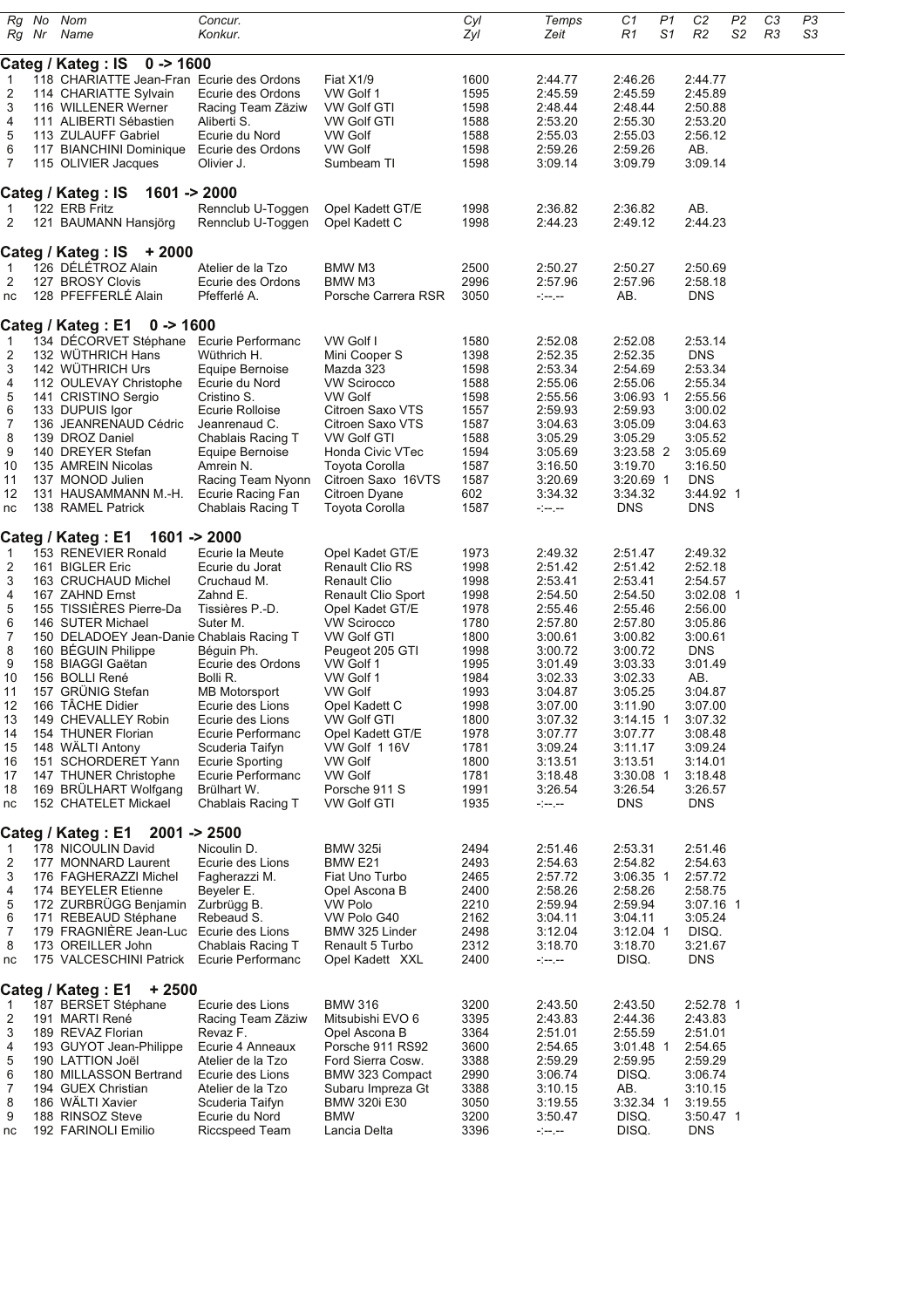| Rg                | Rg Nr    | No Nom<br>Name                                     | Concur.<br>Konkur.                        |                                                | Cyl<br>Zyl   | Temps<br>Zeit                                  | C1<br>R1              | P1<br>S1 | C2<br>R2                               | P <sub>2</sub><br>S <sub>2</sub> | C <sub>3</sub><br>R <sub>3</sub> | P <sub>3</sub><br>S3 |  |
|-------------------|----------|----------------------------------------------------|-------------------------------------------|------------------------------------------------|--------------|------------------------------------------------|-----------------------|----------|----------------------------------------|----------------------------------|----------------------------------|----------------------|--|
|                   |          | $0 - 2000$<br>Categ / Kateg : F3                   |                                           |                                                |              |                                                |                       |          |                                        |                                  |                                  |                      |  |
| 1                 |          | <b>CHARIATTE Alain</b>                             | Ecurie des Ordons                         | Dallara Opel F394                              | 2000         | 2:34.42                                        | 2:34.93               |          | 2:34.42                                |                                  |                                  |                      |  |
|                   |          | $0 - 2000$<br>Categ / Kateg : C3                   |                                           |                                                |              |                                                |                       |          |                                        |                                  |                                  |                      |  |
| -1                | З        | <b>RIVA Tiziano</b>                                | Sq. Corse Quadrif                         | Rebo BMW                                       | 2000         | 2:29.81                                        | 2:32.00               |          | 2:29.81                                |                                  |                                  |                      |  |
|                   |          | Categ / Kateg : E2 Formule libre 0 -> 1150         |                                           |                                                |              |                                                |                       |          |                                        |                                  |                                  |                      |  |
| $\mathbf{1}$      | 9        | METZGER Joël                                       | Racing Club Juras                         | Arcobaleno                                     | 998          | 2:35.33                                        | 2:35.33               |          | 2:35.82                                |                                  |                                  |                      |  |
| $\overline{c}$    | 12       | <b>JACCOUD Nicolas</b>                             | Ecurie des Lions                          | Formule BMW                                    | 1093         | 2:36.10                                        | 2:36.10               |          | 2:36.81                                |                                  |                                  |                      |  |
| 3                 | 6        | DE SIEBENTHAL Denis Ecurie des Lions               |                                           | Arcobaleno                                     | 998          | 2:37.12                                        | 2:38.78               |          | 2:37.12<br>2:38.52                     |                                  |                                  |                      |  |
| 4<br>5            | 7<br>14  | <b>GALLAY Steve</b><br><b>MARTIN Steve</b>         | Atelier de la Tzo<br>Ecurie des Lions     | Arcobaleno Arg<br>Formule BMW                  | 998<br>1100  | 2:38.52<br>2:42.53                             | 2:39.52<br>2:42.53    |          | 3:10.37 1                              |                                  |                                  |                      |  |
| 6                 | 19       | <b>LOVEY François</b>                              | Atelier de la Tzo                         | <b>Furia Solution</b>                          | 1127         | 2:49.51                                        | 2:49.51               |          | 2:56.54 1                              |                                  |                                  |                      |  |
| $\overline{7}$    | 8        | KOWALSKI Nicolas                                   | <b>Ecurie Sporting</b>                    | PRM Fun Boost Re                               | 998          | 2:56.27                                        | 3:01.78               |          | 2:56.27                                |                                  |                                  |                      |  |
| 8<br>9            | 15<br>10 | <b>MAURER Jacques</b><br><b>GRAND Joel</b>         | Maurer Jacques<br>Ecurie 13 Etoiles       | Honda John Corbyn<br>Furia Exess               | 1137<br>1000 | 2:57.55<br>2:58.67                             | 2:57.55<br><b>DNS</b> |          | 3:04.20 1<br>2:58.67                   |                                  |                                  |                      |  |
| nc                | 11       | <b>JACQUIN Bruno</b>                               | Ecurie des Lions                          | Westfield Tr Mini                              | 1000         | $-1 - 1 - 1 = 0$                               | <b>DNS</b>            |          | <b>DNS</b>                             |                                  |                                  |                      |  |
|                   |          |                                                    |                                           |                                                |              |                                                |                       |          |                                        |                                  |                                  |                      |  |
|                   |          | Categ / Kateg : E2 Formule libre                   | 1151 -> 2000                              |                                                |              |                                                |                       |          |                                        |                                  |                                  |                      |  |
| $\mathbf{1}$<br>2 | 26<br>25 | <b>BALMER Christian</b><br>SALOMON Jean-Marc       | Bödeli Racing Clu<br>Ecurie des Ordons    | <b>Tatuus Renault</b><br><b>Tatuus Renault</b> | 2000<br>1998 | 2:30.45<br>2:32.21                             | 2:35.69<br>2:32.35    |          | 2:30.45<br>2:32.21                     |                                  |                                  |                      |  |
| 3                 | 24       | <b>PLANCHAMP Didier</b>                            | Chablais Racing T                         | <b>Tatuus Renault</b>                          | 1998         | 2:40.76                                        | 2:40.76               |          | 2:41.67                                |                                  |                                  |                      |  |
| 4                 | 22       | MUHLEMANN Heinz                                    | Bödeli Racing Clu                         | <b>Formel Ford</b>                             | 1800         | 2:47.43                                        | 2:48.22               |          | 2:47.43                                |                                  |                                  |                      |  |
| 5                 | 23       | <b>MULLER Oliver</b>                               | Rennclub U-Toggen                         | Tattus F. Ford RC99                            | 1800         | 2:49.07                                        | 2:56.28 1             |          | 2:49.07                                |                                  |                                  |                      |  |
| 6<br>7            | 27<br>28 | <b>BERGUERAND Louis</b><br><b>LEGERET Pascal</b>   | Chablais Racing T<br>Légeret P.           | <b>Tatuus Renault RC99</b><br>GRD F3           | 2000<br>1999 | 2:53.47<br>2:56.39                             | DISQ.<br>2:56.77      |          | 2:53.47<br>2:56.39                     |                                  |                                  |                      |  |
| 8                 | 18       | HOWALD Hans-Rudolf Howald HR                       |                                           | <b>Griffon Formel Renau</b>                    | 1595         | 3:01.20                                        | 3:01.63               |          | 3:01.20                                |                                  |                                  |                      |  |
| 9                 | 21       | KÜPFER Hans Rudolf                                 | Equipe Bernoise                           | Mygale SJ95                                    | 1800         | 3:03.96                                        | 3:10.99               |          | 3:03.96                                |                                  |                                  |                      |  |
|                   |          | Categ / Kateg : Opel Corsa OPC Challenge           |                                           | $2001 - 3000$                                  |              |                                                |                       |          |                                        |                                  |                                  |                      |  |
| $\mathbf{1}$      |          | 258 KAMMER Daniel                                  | Equipe Bernoise                           | Opel Corsa OPC                                 | 2717         | 3:00.09                                        | 3:00.99               |          | 3:00.09                                |                                  |                                  |                      |  |
| 2                 |          | 245 MORGENEGG Jakob                                | Rennclub U-Toggen                         | Opel Corsa OPC                                 | 2717         | 3:01.57                                        | 3:02.33               |          | 3:01.57                                |                                  |                                  |                      |  |
| 3                 |          | 238 EGGENBERGER Fabian                             | Eggenberger F.                            | Opel Corsa OPC                                 | 2717         | 3:02.37                                        | 3:02.37               |          | $3:12.08$ 1                            |                                  |                                  |                      |  |
| 4                 |          | 247 MUZZARELLI Marcel                              | Muzzarelli M.                             | Opel Corsa OPC                                 | 2717         | 3:03.16                                        | 3:03.56               |          | 3:03.16                                |                                  |                                  |                      |  |
| 5                 |          | 248 PICCINATO Giuliano                             | Ecurie Basilisk                           | Opel Corsa OPC                                 | 2717         | 3:03.85                                        | 3:27.78 2             |          | 3:03.85                                |                                  |                                  |                      |  |
| 6<br>7            |          | 240 FEHR Sandro<br>239 EGGENBERGER Manfred         | Fehr S.                                   | Opel Corsa OPC                                 | 2717         | 3:04.58                                        | 3:07.80               |          | 3:04.58                                |                                  |                                  |                      |  |
|                   |          |                                                    | Squadra Lido                              | Opel Corsa OPC                                 | 2717         | 3:04.73                                        | 3:04.73               |          | 3:14.26 1                              |                                  |                                  |                      |  |
| 8                 |          | 252 WIDMER Michael                                 | Widmer M.                                 | Opel Corsa OPC                                 | 2717         | 3:04.76                                        | 3:05.07               |          | 3:04.76                                |                                  |                                  |                      |  |
| 9                 |          | 244 METTLER Christian                              | $\cdots$                                  | Opel Corsa OPC                                 | 2717         | 3:04.92                                        | 3:06.45               |          | 3:04.92                                |                                  |                                  |                      |  |
| 10<br>11          |          | 254 ZBINDEN Michael<br>231 GRAF Roland             | Zbinden M.<br>Graf R.                     | Opel Corsa OPC<br>Opel Corsa OPC               | 2717<br>2717 | 3:05.25<br>3:05.35                             | 3:07.19<br>3:05.35    |          | 3:05.25<br>3:24.48 2                   |                                  |                                  |                      |  |
| 12                |          | 234 AESCHLIMANN Daniel                             | Aeschlimann D.                            | Opel Corsa OPC                                 | 2717         | 3:05.54                                        | 3:05.54               |          | 3:16.54 1                              |                                  |                                  |                      |  |
| 13                |          | 237 DONAT Oliver                                   | Swiss Historic RT                         | Opel Corsa OPC                                 | 2717         | 3:06.46                                        | 3:06.46               |          | 3:06.83                                |                                  |                                  |                      |  |
| 14<br>15          |          | 243 GUBITOSI Fabio                                 | Gubitosi F.                               | Opel Corsa OPC<br>Opel Corsa OPC               | 2717<br>2717 | 3:08.35<br>3:08.40                             | 3:08.71<br>3:08.40    |          | 3:08.35<br>3:09.47                     |                                  |                                  |                      |  |
| 16                |          | 241 FELLMANN Marcel<br>260 MÜLLER Jürg             | <br>.                                     | Opel Corsa OPC                                 | 2717         | 3:08.47                                        | 3:10.88               |          | 3:08.47                                |                                  |                                  |                      |  |
| 17                |          | 235 BAUMGARTNER MarcelBaumgartner M.               |                                           | Opel Corsa OPC                                 | 2717         | 3:10.96                                        | 3:10.99               |          | 3:10.96                                |                                  |                                  |                      |  |
| 18                |          | 251 SCHAAD Roger                                   | Schaad R.                                 | Opel Corsa OPC                                 | 2717         | 3:11.07                                        | 3:29.49 1             |          | 3:11.07                                |                                  |                                  |                      |  |
| 19<br>20          |          | 249 RÜFENACHT Alfred<br>256 TREMP Rolf             | Swiss Historic RT<br>Tremp R.             | Opel Corsa OPC<br>Opel Corsa OPC               | 2717<br>2717 | 3:11.57<br>3:11.73                             | 3:11.57<br>3:11.73    |          | 3:12.07<br>3:12.22                     |                                  |                                  |                      |  |
| 21                |          | 233 TSCHAGGELAR St.                                | Equipe Bernoise                           | Opel Corsa OPC                                 | 2717         | 3:12.26                                        | 3:33.31               |          | 3:12.26 1                              |                                  |                                  |                      |  |
| 22                |          | 255 ZÜRCHER Roberto                                | Ecurie Basilisk                           | Opel Corsa OPC                                 | 2717         | 3:12.65                                        | 3:12.75               |          | 3:12.65                                |                                  |                                  |                      |  |
| 23                |          | 246 MORGENEGG Philippe Swiss Historic RT           |                                           | Opel Corsa OPC                                 | 2717         | 3:13.80                                        | 3:15.29               |          | 3:13.80                                |                                  |                                  |                      |  |
| 24<br>25          |          | 259 MEIER Tobias<br>232 RIGGENBACH Lukas           | Riggenbach L.                             | Opel Corsa OPC<br>Opel Corsa OPC               | 2717<br>2717 | 3:14.91<br>3:15.49                             | 3:16.14<br>3:15.90    |          | 3:14.91<br>3:15.49                     |                                  |                                  |                      |  |
| 26                |          | 236 BLASER Steve                                   | Blaser S.                                 | Opel Corsa OPC                                 | 2717         | 3:16.44                                        | 3:16.44               |          | 3:16.87                                |                                  |                                  |                      |  |
| 27                |          | 257 RIGGENBACH Jeannine Riggenbach L.              |                                           | Opel Corsa OPC                                 | 2717         | 3:18.91                                        | 3:22.35               |          | 3:18.91                                |                                  |                                  |                      |  |
|                   |          | Categ / Kateg : Opel Astra OPC Team Cup            |                                           | $+3000$                                        |              |                                                |                       |          |                                        |                                  |                                  |                      |  |
| $\mathbf{1}$      |          | 274 KRÄUCHI Thomas                                 | Swiss Historic RT                         | Opel Astra OPC                                 | 3396         | 3:02.14                                        | 3:03.70               |          | 3:02.14                                |                                  |                                  |                      |  |
| $\overline{c}$    |          | 277 FUCHSER Daniel                                 | Swiss Historic RT                         | Opel Astra OPC                                 | 3397         | 3:04.72                                        | 3:07.00               |          | 3:04.72                                |                                  |                                  |                      |  |
| 3<br>4            |          | 279 KÜENZI Thomas<br>270 RIESEN Stefan             | Swiss Historic RT                         | Opel Astra OPC<br>Opel Astra OPC               | 3397<br>3397 | 3:06.36<br>3:09.31                             | 3:07.67<br>3:09.31    |          | 3:06.36<br>3:10.02                     |                                  |                                  |                      |  |
| 5                 |          | 276 EGGER Hans                                     | .<br>Formel Rennenspor                    | Opel Astra OPC                                 | 3397         | 3:09.77                                        | 3:12.11               |          | 3:09.77                                |                                  |                                  |                      |  |
| 6                 |          | 285 MADER Alfred                                   | <b>Swiss Historic RT</b>                  | Opel Astra OPC                                 | 3396         | 3:10.05                                        | 3:10.05               |          | <b>DNS</b>                             |                                  |                                  |                      |  |
| 7                 |          | 275 CAVOTO Riccardo                                | $\cdots$                                  | Opel Astra OPC                                 | 3397         | 3:10.37                                        | 3:13.50               |          | 3:10.37                                |                                  |                                  |                      |  |
| 8<br>9            |          | 269 ZBINDEN Jarno<br>278 JOHNER Marcus             | <br>Swiss Historic RT                     | Opel Astra OPC<br>Opel Astra OPC               | 3397<br>3397 | 3:10.61<br>3:12.38                             | 3:19.63 1<br>3:14.57  |          | 3:10.61<br>3:12.38                     |                                  |                                  |                      |  |
| 10                |          | 286 POL Alessandro                                 | $\cdots$                                  | Opel Astra OPC                                 | 3397         | 3:12.82                                        | 3:12.82               |          | 3:19.78 1                              |                                  |                                  |                      |  |
| 11                |          | 272 BLASI Marco                                    | Team AHG-Holding                          | Opel Astra OPC                                 | 3397         | 3:13.14                                        | 3:13.14               |          | 3:13.97                                |                                  |                                  |                      |  |
| 12                |          | 287 SCHULER Thomas                                 |                                           | Opel Astra OPC                                 | 3397         | 3:23.55                                        | 3:23.55               |          | 4:20.04                                |                                  |                                  |                      |  |
| 13<br>14          |          | 281 ZIMMERMANN Christia<br>284 SCHWEINGRUBER Andre |                                           | Opel Astra OPC                                 | 3397         | 3:23.98                                        | 3:23.98 2             |          | AB.                                    |                                  |                                  |                      |  |
|                   |          |                                                    | Team AHG-Holding                          | Opel Astra OPC                                 | 3397         | 3:25.14                                        | DISQ.                 |          | 3:25.14                                |                                  |                                  |                      |  |
| 15<br>16          |          | 282 GERBER Nathalie<br>271 NEUHERZ Sybille         | <b>GMAC</b><br>GMAC                       | Opel Astra OPC<br>Opel Astra OPC               | 3397<br>3397 | 3:52.33<br>4:16.56                             | DISQ.<br>DISQ.        |          | 3:52.33<br>4:16.56                     |                                  |                                  |                      |  |
|                   |          |                                                    |                                           |                                                |              |                                                |                       |          |                                        |                                  |                                  |                      |  |
|                   |          | DNS = Pas parti<br>DNS = Nicht Gestartet           | DNF = Pas arrivé<br>$DNF = Nicht$ in Ziel | $AB = Abandon$<br>$AB =$ Aufgegeben            |              | DISQ = Disqualifié<br>$DISQ = Disqualifiziert$ |                       |          | ELIM = Eliminé<br>ELIM = ausgeschieden |                                  |                                  |                      |  |

Equipements & Software Chronométrage<br>Equipements & Software Informatique

**GVI-Timing CH-1728 ROSSENS Label ASS 7039**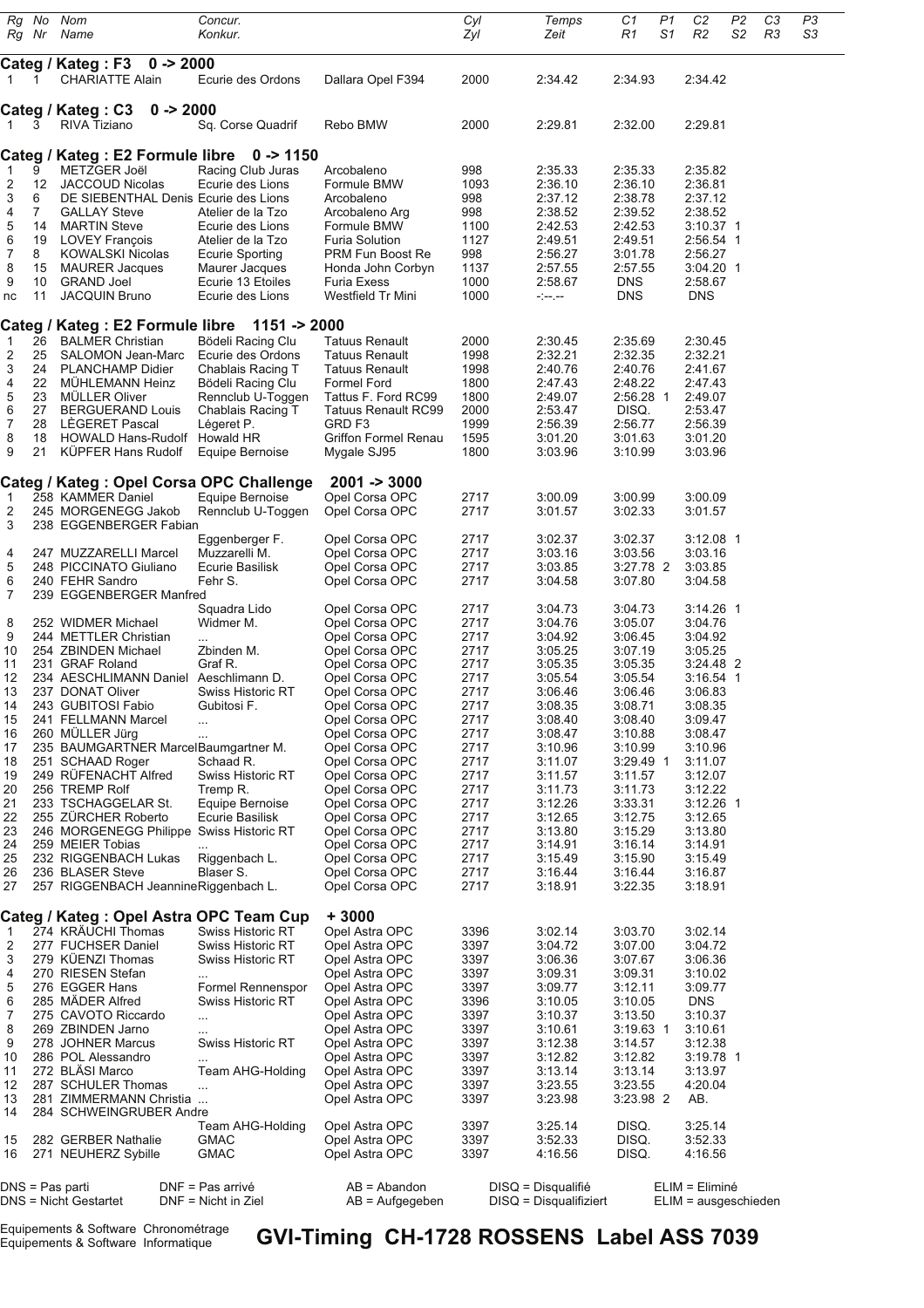**RESULTATS SCRATCH**

 $\overline{\phantom{a}}$ 

 *Rg No Nom Concur. Cyl Temps C1 P1 C2 P2 C3 P3*

| Rg             | Nr | Name                                          | Konkur.                     |                                                               |                               | Zyl          | Zeit               | R1                     | S1 | R2                 | S2 | R3 | SЗ |
|----------------|----|-----------------------------------------------|-----------------------------|---------------------------------------------------------------|-------------------------------|--------------|--------------------|------------------------|----|--------------------|----|----|----|
| $\overline{1}$ |    | 289 MÜLLER Bruno                              | Langnau                     | Porsche Carrera GT3 L2                                        |                               | 3600         | 2:51.15            | 2:51.62                |    | 2:51.15            |    |    |    |
| $\overline{2}$ |    | 464 SCHOPFER Vincent                          | Senarclens                  | Mitsubishi Evo 8                                              | L4                            | 3395         | 2:56.00            | 3:02.73                |    | 2:56.00            |    |    |    |
| 3<br>4         |    | 287 BÜETIGER Paul<br>353 SCHUMANN Oswald      | Lohn<br>Neuchâtel           | Porsche GT3<br>Porsche 911 SC                                 | L2<br>L <sub>3</sub>          | 3600<br>2993 | 2:57.53<br>2:59.98 | $3:10.30$ 1<br>3:02.22 |    | 2:57.53<br>2:59.98 |    |    |    |
| 5              |    | 339 SANTONASTASO M.                           | Müllheim                    | <b>BMW 2002 Ti</b>                                            | L <sub>3</sub>                | 1995         | 3:00.11            | Excl.                  |    | 3:00.11            |    |    |    |
| 6              |    | 368 ALLEMANN Eric                             | Dizy                        | Mitsubishi Starion                                            | L <sub>3</sub>                | 3400         | 3:00.14            | 3:00.14                |    | 3:00.65            |    |    |    |
| 7              |    | 327 MONNEY André                              | Rue                         | <b>VW Golf</b>                                                | L <sub>3</sub>                | 1780         | 3:00.65            | 3:00.65                |    | Excl.              |    |    |    |
| 8              |    | 352 REITHAAR Christian                        | Rolle                       | Porsche 911 SC                                                | L <sub>3</sub>                | 2993         | 3:00.72            | 3:00.72                |    | 3:24.09 2          |    |    |    |
| 9              |    | 346 MARTINIS Christophe                       | Sergey                      | Opel Ascona B                                                 | L <sub>3</sub>                | 2020         | 3:00.90            | Excl.                  |    | 3:00.90            |    |    |    |
| 10             |    | 277 BLANC Valentin                            | Enney                       | Subaru Impreza WRXL2                                          |                               | 3390         | 3:01.56            | 3:01.56                |    | $3:10.60$ 1        |    |    |    |
| 11             |    | 210 PLANCHEREL Jérôme                         | Châtonnaye                  | Peugeot 106                                                   | L <sub>2</sub>                | 1587         | 3:01.89            | 3:05.40                |    | 3:01.89            |    |    |    |
| 12             |    | 422 BÜRKI René                                | Amsoldingen                 | <b>Renault Clio</b>                                           | L4                            | 1997         | 3:02.09            | 3:02.09                |    | $3:12.07$ 1        |    |    |    |
| 13<br>14       |    | 462 REBORD Aristide<br>278 GENOUX Jean-Daniel | Les Vallettes               | <b>BMW M Coupé</b><br>La Croix-sur-Lut Mitsubishi EVO RS-2 L2 | L4                            | 3201<br>3395 | 3:02.70<br>3:02.75 | 3:02.70<br>$3:11.67$ 1 |    | Excl.<br>3:02.75   |    |    |    |
| 15             |    | 291 MÜLLER Jürg                               | St. Gallen                  | Mazda 323 MPS                                                 | L <sub>2</sub>                | 3844         | 3:02.84            | 3:02.84                |    | 3:03.10            |    |    |    |
| 16             |    | 406 ROBERTO Nicola                            | <b>Bussigny</b>             | Peugeot 106 16V                                               | L4                            | 1587         | 3:03.64            | 3:04.73                |    | 3:03.64            |    |    |    |
| 17             |    | 365 HOSTETTLER Bernard                        | Préverenges                 | Porsche Carrera                                               | L3                            | 3200         | 3:03.77            | 3:05.42                |    | 3:03.77            |    |    |    |
| 18             |    | 264 FINGER Marcel                             | Bern                        | <b>BMW 325i</b>                                               | L4                            | 2494         | 3:04.09            | 3:05.35                |    | 3:04.09            |    |    |    |
| 19             |    | 303 MIGLIERINA Edi                            | Nidau                       | Lotus Elise                                                   | L2 Ro 1796                    |              | 3:04.18            | 3:04.18                |    | 3:05.39            |    |    |    |
| 20             |    | 319 WITTWER Daniel                            | Forst                       | <b>VW Golf</b>                                                | L3                            | 1588         | 3:04.62            | DISQ.                  |    | 3:04.62            |    |    |    |
| 21             |    | 207 MEIER Michael                             | Hallau                      | Citroen Saxo                                                  | L2                            | 1587         | 3:05.04            | 3:05.86                |    | 3:05.04            |    |    |    |
| 22             |    | 216 FUHRER Ruedi                              | <b>Brienz</b>               | Honda Crx V Tech                                              | L <sub>2</sub>                | 1595         | 3:05.07            | 3:05.07                |    | 3:06.05            |    |    |    |
| 23             |    | 371 TCHAGAUNOVA Philippe                      |                             |                                                               | L <sub>3</sub>                | 3163         |                    |                        |    | 3:08.01            |    |    |    |
| 24             |    | 301 DAMOND Laurent                            | Echichens<br>Lutry          | Porsche 911<br>Lotus Elise 111R                               | L <sub>2</sub> R <sub>o</sub> | 1796         | 3:05.31<br>3:05.64 | 3:05.31<br>$3:15.97$ 1 |    | 3:05.64            |    |    |    |
| 25             |    | 331 CHARLES Florent                           | Préverenges                 | VW Golf 2 16V                                                 | L <sub>3</sub>                | 1791         | 3:05.79            | 3:05.79                |    | Excl.              |    |    |    |
| 26             |    | 465 LOPEZ Helder                              | Penthalaz                   | Ford Escort Cosw.                                             | L4                            | 3400         | 3:06.04            | 3:06.62                |    | 3:06.04            |    |    |    |
| 27             |    | 260 MULLER Yann                               | Le Cerneux-Péqui            |                                                               |                               |              |                    |                        |    |                    |    |    |    |
|                |    |                                               |                             | <b>BMW M3 E30</b>                                             | L2                            | 2301         | 3:06.08            | 3:07.51                |    | 3:06.08            |    |    |    |
| 28             |    | 455 BÜRKI Martin                              | Amsoldingen                 | BMW <sub>E30</sub>                                            | L4                            | 2500         | 3:06.14            | 3:06.14                |    | 3:15.83 1          |    |    |    |
| 29             |    | 113 POSCH Fredy                               | Sevelen                     | Honda Integra R                                               | L1                            | 1797         | 3:06.66            | 3:06.96                |    | 3:06.66            |    |    |    |
| 30             |    | 259 HIRSIG Christian                          | Amsoldingen                 | <b>VW Polo</b>                                                | L4                            | 2363         | 3:06.74            | 3:08.30                |    | 3:06.74            |    |    |    |
| 31             |    | 367 SEMONIN Jean-Pierre                       | <b>Bellegarde Franc</b>     |                                                               |                               |              |                    |                        |    |                    |    |    |    |
|                |    |                                               |                             | Ford Sierra Cosw.                                             | L <sub>3</sub>                | 3390         | 3:07.20            | 3:07.20                |    | 3:08.23            |    |    |    |
| 32<br>33       |    | 209 PILIA Ouilian<br>153 MACHEREL Martial     | Vessy<br>Bex                | Peugeot 106 16V<br>Subaru Impreza WRXL1                       | L2                            | 1587<br>4176 | 3:07.43<br>3:07.57 | 3:08.34<br>3:07.57     |    | 3:07.43<br>3:10.12 |    |    |    |
| 34             |    | 134 STUDER Sébastien                          | La Chaux-de-Fond            |                                                               |                               |              |                    |                        |    |                    |    |    |    |
|                |    |                                               |                             | Mini Cooper S                                                 | L1                            | 2716         | 3:07.74            | 3:07.74                |    | 3:08.23            |    |    |    |
| 35             |    | 404 RIBEIRO Alexandre                         | Orbe                        | Citroen Saxo VTS                                              | L4                            | 1587         | 3:08.32            | 3:08.32                |    | $3:21.20$ 1        |    |    |    |
| 36             |    | 145 BLEULER Stéphane                          | Le Lignon                   | Subaru Impreza Gt                                             | L1                            | 3390         | 3:08.32            | 3:08.32                |    | 3:21.67 1          |    |    |    |
| 37             |    | 147 MATTHEY Patrick                           | La Chaux-de-Fond            |                                                               |                               |              |                    |                        |    |                    |    |    |    |
| 38             |    | 302 DI PIETRANTONIO Mari Valeyres s/Monta     |                             | Renault Mégane RS L1                                          |                               | 3390         | 3:08.52            | 3:08.52                |    | 3:09.17            |    |    |    |
|                |    |                                               |                             | Lotus Elise 111S                                              | L2 Ro 1796                    |              | 3:08.81            | DISQ.                  |    | 3:08.81            |    |    |    |
| 39             |    | 266 LÜTHI Pierre                              | Meyrin                      | Ford Focus RS                                                 | L <sub>2</sub>                | 3401         | 3:08.96            | 3:08.96                |    | 3:09.80            |    |    |    |
| 40             |    | 424 FACCHIN Andreas                           | Greifensee                  | Opel Kadett E                                                 | L4                            | 1997         | 3:09.48            | DISQ.                  |    | 3:09.48            |    |    |    |
| 41             |    | 146 LEU Markus                                | Dachsen                     | Subaru Impreza                                                | L <sub>1</sub>                | 3390         | 3:09.56            | 3:09.56                |    | 3:09.85            |    |    |    |
| 42             |    | 416 HUWILER Thomas                            | Schleinikon                 | <b>BMW 318 IS</b>                                             | L4                            | 1796         | 3:09.83            | 3:09.83                |    | 3:18.09 1          |    |    |    |
| 43             |    | 231 SCHERRER Ruth                             | Lachen                      | <b>BMW 318is</b>                                              | L2                            | 1796         | 3:09.87            | 3:11.81                |    | 3:09.87            |    |    |    |
| 44             |    | 214 WYSS Andreas                              | Wilderswil                  | Honda Civic CRX                                               | L2                            | 1590         | 3:09.90            | 3:09.90                |    | 3:21.82 1          |    |    |    |
| 45             |    | 425 GERBER Christian                          | Felben-Wellhause            | Opel Kadett E GSI                                             | L4                            | 1997         | 3:09.93            | 3:10.17                |    | 3:09.93            |    |    |    |
| 46             |    | 448 BRACK René                                | Matten b. Interl            | <b>BMW 325i E30</b>                                           | L4                            | 2493         | 3:10.00            | 3:10.73                |    | 3:10.00            |    |    |    |
| 47             |    | 430 DA CUNHA Luis                             | Prangins                    | <b>Renault Clio RS</b>                                        | L4                            | 1998         | 3:10.05            | 3:10.05                |    | 3:19.63 1          |    |    |    |
| 48             |    | 142 DÉNÉRÉAZ Yves                             | Nyon                        | BMW M3                                                        | L1                            | 3201         | 3:10.07            | 3:10.07                |    | 3:10.69            |    |    |    |
| 49             |    | 156 DROXLER Sylvain                           | La Chaux-de-Fond            |                                                               |                               |              |                    |                        |    |                    |    |    |    |
|                |    |                                               |                             | Mitsubishi Lancer EV L2                                       |                               | 3394         | 3:10.10            | 3:29.00 2              |    | 3:10.10            |    |    |    |
| 50             |    | 315 DONADA Bastien                            | Lausanne                    | Toyota Corolla AE86 L3                                        |                               | 1587         | 3:10.16            | 3:31.50 2              |    | 3:10.16            |    |    |    |
| 51             |    | 433 MOGHINI Andrea                            | Comano                      | <b>Renault Clio Wil</b>                                       | L4                            | 1998         | 3:10.17            | 3:10.17                |    | 3:10.31            |    |    |    |
| 52             |    | 362 SAVOIE Gabriel                            | Signy                       | Porsche 911 Carrera L3                                        |                               | 3163         | 3:10.49            | 3:12.75                |    | 3:10.49            |    |    |    |
| 53             |    | 366 GENTON Pierre                             | Aclens                      | Ford Sierra RSCosw. L3                                        |                               | 3390         | 3:10.51            | DISQ.                  |    | 3:10.51            |    |    |    |
| 54             |    | 219 BALMER Markus                             | Wilderswil                  | Honda Civic Vtec                                              | L2                            | 1598         | 3:10.59            | 3:10.59                |    | 3:10.76            |    |    |    |
| 55             |    | 261 CAMANDONA Julien                          | Cossonay                    | <b>BMW 325i</b>                                               | L2                            | 2302         | 3:10.82            | 3:10.82                |    | 3:14.91            |    |    |    |
| 56<br>57       |    | 228 MANTADAKIS losif<br>423 CAMPOS David      | Kloten<br>Saint-Livres      | <b>Renault Clio</b>                                           | L2<br>L4                      | 1783<br>1997 | 3:10.83<br>3:11.02 | 3:11.51                |    | 3:10.83            |    |    |    |
| 58             |    | 314 CHRISTINET Fabien                         | Pampigny                    | Opel Kadett GSI<br>Toyota Corolla                             | L <sub>3</sub>                | 1587         | 3:11.04            | 3:11.05<br>$3:20.68$ 1 |    | 3:11.02<br>3:11.04 |    |    |    |
| 59             |    | 154 RUBBI Michel                              | Cornaux                     | Audi                                                          | L1                            | 4200         | 3:11.19            | 3:11.87                |    | 3:11.19            |    |    |    |
| 60             |    | 152 RAMU Nicolas                              | Dardagny                    | Mazda 323 MPS                                                 | L1                            | 3844         | 3:11.28            | 3:11.79                |    | 3:11.28            |    |    |    |
| 61             |    | 435 WURLOD Alain                              | Bière                       | Citroen ZX                                                    | L4                            | 1998         | 3:11.29            | $3:22.82$ 1            |    | 3:11.29            |    |    |    |
| 62             |    | 240 CAPRIATI Vincent                          | Rolle                       | Opel Astra Gsi 16v                                            | L <sub>2</sub>                | 1995         | 3:11.30            | 3:11.30                |    | 3:11.84            |    |    |    |
| 63             |    | 121 BERING Michaël                            | Le Locle                    | Renault Clio SP                                               | L1                            | 1998         | 3:11.41            | 3:29.78 2              |    | 3:11.41            |    |    |    |
| 64             |    | 286 JACQUEMET Sébastien Conthey               |                             | Porsche 911 Carrera L2                                        |                               | 3598         | 3:11.52            | 3:12.69                |    | 3:11.52            |    |    |    |
| 65             |    | 239 BAUMGARTNER Sébastie                      |                             |                                                               |                               |              |                    |                        |    |                    |    |    |    |
|                |    |                                               | Gimel                       | Opel Astra F GSI                                              | L <sub>2</sub>                | 1992         | 3:11.61            | 3:14.05                |    | 3:11.61            |    |    |    |
| 66<br>67       |    | 417 SIPPEL Fabien<br>227 VIEIRA Miguel        | Givrins<br>Unterengstringen | Honda Integra R                                               | L4                            | 1797         | 3:11.71            | 3:11.71                |    | 3:22.40 1          |    |    |    |
|                |    |                                               |                             | <b>Renault Clio</b>                                           | L2                            | 1763         | 3:11.75            | 3:11.75                |    | DISQ.              |    |    |    |
| 68             |    | 273 SPINELLI David                            | Meyrin                      | Ford Escort Cosw.                                             | L2                            | 3386         | 3:11.90            | 3:11.90                |    | DISQ.              |    |    |    |
| 69             |    | 217 MICHEL Ueli                               | Gsteigwiler                 | Honda Civic VTI                                               | L2                            | 1595         | 3:11.93            | 3:12.26                |    | 3:11.93            |    |    |    |
| 70             |    | 442 DONDENAZ Pierre-Alai                      | <b>Boussens</b>             | BMW M3 E30                                                    | L4                            | 2300         | 3:12.14            | 3:14.44                |    | 3:12.14            |    |    |    |
| 71             |    | 229 MENEGHEL Fabrice                          | Genève                      | VW Golf I                                                     | L <sub>2</sub>                | 1780         | 3:12.25            | 3:12.81                |    | 3:12.25            |    |    |    |
| 72             |    | 364 TROLLIET Guy                              | Bougy-Villars               | Porsche 911                                                   | L <sub>3</sub>                | 3193         | 3:12.37            | 3:12.37                |    | 3:21.60 1          |    |    |    |
| 73             |    | 245 GAUTHEY Jean-Michel                       | Champagne                   | Renault Clio 16V                                              | L <sub>2</sub>                | 1998         | 3:12.50            | 3:12.50                |    | 3:22.42 1          |    |    |    |
| 74             |    | 204 ARPA Grégory                              | Chêne-Bougeries             | Peugeot 106 GTI                                               | L2                            | 1587         | 3:12.61            | 3:13.27                |    | 3:12.61            |    |    |    |
|                |    |                                               |                             |                                                               |                               |              |                    |                        |    |                    |    |    |    |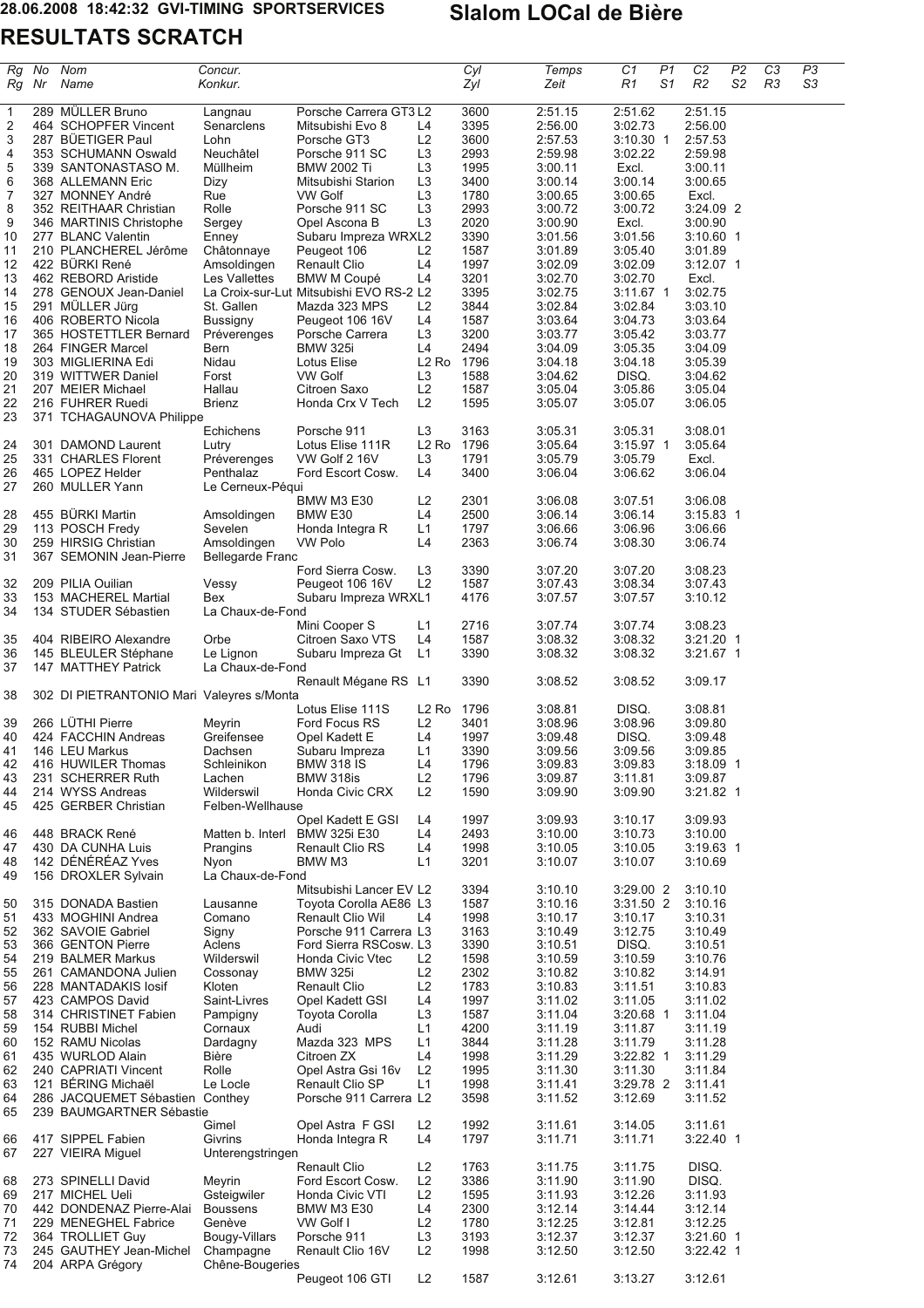| 75         | 304 WEGGMÜLLER HansjürgDiessbach          |                            | Lotus Elise MK2                          | L2 Ro                | 1796         | 3:12.66            | 3:12.66                | DISQ.                |
|------------|-------------------------------------------|----------------------------|------------------------------------------|----------------------|--------------|--------------------|------------------------|----------------------|
| 76         | 256 BLULLE Jacques                        | St. Livres                 | VW Polo G40                              | L <sub>2</sub>       | 2162         | 3:12.72            | 3:13.19                | 3:12.72              |
| 77         | 144 BERTOLA Julien                        | St-George                  | Subaru Impreza WRXL2                     |                      | 3390         | 3:12.77            | 3:14.34                | 3:12.77              |
| 78         | 412 BÖHLER Stefan                         | Schleinikon                | Renault Clio 16V                         | L4                   | 1763         | 3:13.19            | 3:13.19                | 3:32.17 2            |
| 79         | 330 TOGNACCA Emanuele                     | Brione Verzasca VW Golf 1  |                                          | L <sub>3</sub>       | 1781         | 3:13.31            | 3:13.31                | 3:22.91 1            |
| 80<br>81   | 443 AGASSIS Jean-Michel                   | Orny                       | <b>BMW 325i</b>                          | L4                   | 2493         | 3:13.32            | 3:13.32                | 3:33.45              |
| 82         | 348 ALBERTONI Martino<br>434 TARDY Gil    | Quartino                   | Renault 5 Turbo<br><b>Renault Megane</b> | L <sub>3</sub><br>L2 | 2374<br>1998 | 3:13.38<br>3:13.40 | 3:16.31                | 3:13.38<br>3:13.40   |
| 83         |                                           | Cossonay                   | Mitsubishi Lancer Ev L4                  |                      | 3394         | 3:13.46            | 3:14.66<br>$3:13.46$ 1 | <b>DNS</b>           |
| 84         | 463 SCHNELLMANN Roger<br>453 IMBODEN Marc | Wangen<br>Vétroz           | <b>BMW 325i</b>                          | L4                   | 2494         | 3:13.51            | 3:16.90                | 3:13.51              |
| 85         | 341 TINGUELY Pierre                       | Granges-Paccots            |                                          |                      |              |                    |                        |                      |
|            |                                           |                            | Opel Kadett C                            | L <sub>3</sub>       | 2000         | 3:13.63            | $3:24.95$ 1            | 3:13.63              |
| 86         | 306 SCHWANDER Nicolas                     | Renens                     | Opel Speedster                           | L2 Ro                | 2198         | 3:13.70            | 3:13.70                | 3:14.10              |
| 87         | 149 ROCHAT Noël                           | Le Brassus                 | Subaru Impreza                           | L1                   | 3390         | 3:13.78            | 3:13.78                | 3:14.12              |
| 88         | 290 ALMEIDA George                        | Pully                      | Porsche Carrera                          | L <sub>2</sub>       | 3600         | 3:13.81            | 3:13.81                | 3:19.46              |
| 89         | 263 REVILLARD Pascal                      | Essertines-sur-RBMW 325i   |                                          | L <sub>2</sub>       | 2493         | 3:13.94            | 3:14.77                | 3:13.94              |
| 90         | 340 BURI Jean-Pierre                      | Cartigny                   | Opel Kadett C/GTE                        | L <sub>3</sub>       | 1997         | 3:14.00            | 3:14.00                | 3:14.10              |
| 91         | 211 RAIS François                         | Puplinge                   | Citroen Saxo VTS                         | L <sub>2</sub>       | 1587         | 3:14.01            | 3:14.01                | 3:14.15              |
| 92         | 451 PELLAUD François                      | Collombey                  | <b>BMW 325i</b>                          | L4                   | 2493         | 3:14.34            | DISQ.                  | 3:14.34              |
| 93         | 151 MARQUET Samuel                        | Chêne-Bougeries            |                                          |                      |              |                    |                        |                      |
|            |                                           |                            | Mitsubishi Evo 8                         | L <sub>2</sub>       | 3395         | 3:14.40            | 3:16.59                | 3:14.40              |
| 94         | 457 BÉGUELIN Cédric                       | Ferlens                    | BMW M3                                   | L4                   | 2998         | 3:14.53            | 3:14.53                | 3:27.81 1            |
| 95         | 421 AUBORT Patrick                        | <b>Essertines</b>          | Opel Kadett Gsi                          | L4                   | 1997         | 3:14.54            | 3:14.54                | 3:14.79              |
| 96         | 272 BARBAGALLO Nicolas                    | Genève                     | VW Golf II G60                           | L <sub>2</sub>       | 3060         | 3:14.89            | 3:18.83                | 3:14.89              |
| 97         | 143 HARTWIG Olivier                       | Vallorbe                   | Subaru Impreza                           | L1                   | 3389         | 3:14.97            | DISQ.                  | 3:14.97              |
| 98         | 363 BESSE Fabrice                         | Montherod                  | Porsche 911                              | L <sub>3</sub>       | 3164         | 3:15.24            | 3:20.15                | 3:15.24              |
| 99         | 349 BALMELLI Dario                        | <b>Bremblens</b>           | Porsche Carrera RS                       | L3                   | 2687         | 3:15.25            | 3:16.64                | 3:15.25              |
| 100        | 403 CRÉPIN Maude                          | Vessy                      | Citroen Saxo VTS                         | L4                   | 1587         | 3:15.32            | 3:25.96 1              | 3:15.32              |
| 101        | 267 MENTHONNEX Julien                     | Gimel                      | <b>BMW M3 E36</b>                        | L2                   | 3000         | 3:15.36            | DISQ.                  | 3:15.36              |
| 102        | 280 COMPARATO Luca                        | Liebefeld                  | Nissan 350Z                              | L <sub>2</sub>       | 3498         | 3:15.52            | 3:19.82                | 3:15.52              |
| 103        | 262 RAMBOUR Guillaume                     | Peron                      | Fiat Punto Gt                            | L4                   | 2332         | 3:15.70            | DISQ.                  | 3:15.70              |
| 104        | 106 SCHNEIDER Damien                      | Lausanne                   | Peugeot 106 16V                          | L1                   | 1587         | 3:15.81            | $3:26.10$ 1            | 3:15.81              |
| 105        | 332 BIKEL Frank                           | Aire-la-Ville              | VW Golf 1 Gti                            | L3                   | 1800         | 3:16.40            | 3:19.05                | 3:16.40              |
| 106        | 456 WIDMER François                       | Lausanne                   | BMW M3 Coupé                             | L4                   | 2988         | 3:16.60            | $3:34.48$ 1            | 3:16.60              |
| 107        | 242 GAUTHEY Théo                          | Champagne                  | <b>Renault Clio William</b>              | L <sub>2</sub>       | 1997         | 3:16.76            | 3:18.31                | 3:16.76              |
| 108        | 230 MENEGHEL Michaël                      | Genève                     | BMW 318is                                | L2                   | 1795         | 3:16.84            | 3:17.60                | 3:16.84              |
| 109        | 244 GABELLA Alex                          | Lausanne 26                | Honda Civic R                            | L <sub>2</sub>       | 1998         | 3:16.89            | 3:19.87                | 3:16.89              |
| 110        | 449 FAVRE Cédric                          | Chalais                    | <b>BMW 325i</b>                          | L4                   | 2493         | 3:16.90            | 3:16.90                | 3:18.29              |
| 111        | 125 WIEDEMEIER Marcel                     | Niederglatt                | Renault Clio R27                         | L <sub>2</sub>       | 1998         | 3:17.01            | 3:17.01                | 3:18.46              |
| 112        | 328 OSIO Marco                            | Locarno                    | <b>VW Golf GTI</b>                       | L <sub>3</sub>       | 1781         | 3:17.09            | 3:17.09                | $3:27.40$ 1          |
| 113        | 276 SERVANT Jérôme                        | GEX                        | Subaru Impreza                           | L <sub>2</sub><br>L2 | 3388<br>1998 | 3:17.42            | $3:25.36$ 1            | 3:17.42              |
| 114<br>115 | 243 CHAUVY Samuel<br>206 DOMENJOZ Maxime  | Yens<br>Vernier            | Renault Clio II 16V<br>Citroen Saxo VTS  | L <sub>2</sub>       | 1587         | 3:17.46<br>3:17.52 | 3:18.17<br>3:17.52     | 3:17.46<br>DISQ.     |
| 116        | 107 SCHOPFER Sandrine                     | Lussery-Villars            | Peugeot 106 16V                          | L1                   | 1587         | 3:17.58            | 3:17.58                | 3:19.43              |
| 117        | 450 FOLLONIER Gregory                     | Evolène                    | <b>BMW 325i</b>                          | L4                   | 2493         | 3:17.88            | 3:17.88                | 3:21.09              |
| 118        | 247 VIOGET Jonhatan                       | Servion                    | Opel Kadett GSI                          | L2                   | 1998         | 3:17.92            | $3:29.80$ 1            | 3:17.92              |
| 119        | 318 PELLAUD Xavier                        | Martigny                   | VW Golf I GTI                            | L3                   | 1588         | 3:18.14            | 3:29.83                | 3:18.14              |
| 120        | 452 BILLE Grégoire                        | Denens                     | <b>BMW 325</b>                           | L4                   | 2494         | 3:18.42            | 3:18.96                | 3:18.42              |
| 121        | 124 WERNLI Christine                      | Fislisbach                 | Honda Civic R                            | L1                   | 1998         | 3:18.60            | 3:19.04                | 3:18.60              |
| 122        | 317 MONOD Sébastien                       | Gimel                      | VW Golf                                  | L3                   | 1588         | 3:18.66            | $3:25.63$ 1            | 3:18.66              |
| 123        | 313 DECOPPET Cyril                        | Suscévaz                   | Peugeot 205 GTI                          | L3                   | 1580         | 3:18.83            | DISQ.                  | 3:18.83              |
| 124        | 311 JUILLERAT Maurice                     | Courcelon                  | Alfa Romeo Arna Ti                       | L3                   | 1351         | 3:19.41            | 3:22.21                | 3:19.41              |
| 125        | 218 FLEURY Sylvain                        | Forel                      | Peugeot 106                              | L <sub>2</sub>       | 1597         | 3:19.66            | 3:20.86                | 3:19.66              |
| 126        | 133 FAVRE Sébastien                       | Saint Prex                 | <b>BMW 325i</b>                          | L1                   | 2494         | 3:19.71            | 3:19.82                | 3:19.71              |
| 127        | 265 MUGG Alexis                           | La Rippe                   | BMW 325 i                                | L2                   | 2500         | 3:19.81            | 3:31.46 1              | 3:19.81              |
| 128        | 429 ZAMPIERON Steve                       | <b>Belfaux</b>             | Opel Astra 16V                           | L4                   | 1997         | 3:20.07            | DISQ.                  | 3:20.07              |
| 129        | 275 BOLAY John                            | Vufflens-la-Vill           | Renault 21 turbo                         | L2                   | 3388         | 3:20.09            | 3:30.48 1              | 3:20.09              |
| 130        | 213 ROTH Isabelle                         | Vernier                    | Peugeot 106 16V                          | L <sub>2</sub>       | 1587         | 3:20.40            | 3:20.40 1              | $3:21.42$ 1          |
| 131        | 426 MERCANTON Damien                      | Forel                      | Renault Clio 16V                         | L4                   | 1997         | 3:20.53            | 3:22.77                | 3:20.53              |
| 132        | 114 STERGIADIS Ioannis                    | Dübendorf                  | Honda Integra                            | L1                   | 1797         | 3:20.92            | 3:20.92 1              | $3:21.45$ 1          |
| 133        | 461 MARTIN Bob                            | Bioley-Orjulaz             | BMW M3                                   | L4                   | 3200         | 3:21.13            | 3:21.13                | 3:25.94              |
| 134        | 271 AMIGUET Frédéric                      | Goumoens                   | Audi S3                                  | L2                   | 3060         | 3:21.15            | 3:23.08                | 3:21.15              |
| 135        | 436 CHEVALLEY Vincent                     | Mont-sur-Rolle             | Opel Kadett Gsi                          | L4                   | 2000         | 3:21.26            | 3:21.26                | 3:22.11              |
| 136        | 431 HASSLER Sanna                         | Niederglatt                | Renault Clio Sport                       | L4                   | 1998         | 3:21.57            | $3:29.35$ 1            | 3:21.57              |
| 137        | 420 ALVAREZ Enrique                       | Confignon                  | Opel Kadett                              | L4                   | 1997         | 3:21.78            | 3:23.21                | 3:21.78              |
| 138        | 337 STAUFFER Pierre-Alai                  | <b>Sullens</b>             | Opel Kadett GT/E                         | L3                   | 1978         | 3:21.79            | 3:26.24                | 3:21.79              |
| 139        | 112 COURJAUD Christophe                   | Les Geneveys s/C           |                                          |                      |              |                    |                        |                      |
|            |                                           |                            | Honda Integra R                          | L1                   | 1797         | 3:21.82            | 3:21.82                | 3:24.47              |
| 140        | 155 REBEAUD Bernard                       | Orbe                       | BMW M5                                   | L1                   | 4941         | 3:21.89            | 3:21.89                | 3:22.99              |
| 141<br>142 | 248 BOLAND Marc<br>409 BRASSEUR Michael   | La Conversion<br>Neuchâtel | Ford Fiesta ST                           | L2<br>L4             | 1999<br>1587 | 3:22.11<br>3:22.21 | 3:22.11<br>DISQ.       | 3:22.58              |
| 143        | 427 REYMOND Frédéric                      | Denges                     | Peugeot 106 16V<br>Toyota Celica GTI     | L4                   | 1997         | 3:22.34            | 3:22.34                | 3:22.21<br>3:31.03 1 |
| 144        | 251 ZIEGLER Yann                          | Bussigny                   | <b>VW Golf GTI</b>                       | L <sub>2</sub>       | 1781         | 3:22.37            | 3:23.25                | 3:22.37              |
| 145        | 118 NICOLET Jérôme                        | Cottens                    | Peugeot 205 GTI                          | L1                   | 1904         | 3:22.68            | 3:24.33                | 3:22.68              |
| 146        | 202 FAMA Johnny                           | Bussigny                   | Peugeot 106 Rallye                       | L <sub>2</sub>       | 1293         | 3:22.69            | 3:22.78                | 3:22.69              |
| 147        | 351 MARENDAZ Julien                       | Mex                        | Porsche 911 SC                           | L3                   | 2993         | 3:22.74            | DISQ.                  | 3:22.74              |
| 148        | 135 AUBRY Dominique                       | Lausanne                   | Opel Corsa OPC                           | L1                   | 2717         | 3:22.83            | 3:23.45                | 3:22.83              |
| 149        | 347 DERIAZ Jean-Luc                       | Baulmes                    | <b>BMW 323i</b>                          | L <sub>3</sub>       | 2315         | 3:22.86            | 3:22.86                | 3:38.58 1            |
|            |                                           |                            |                                          |                      |              |                    |                        |                      |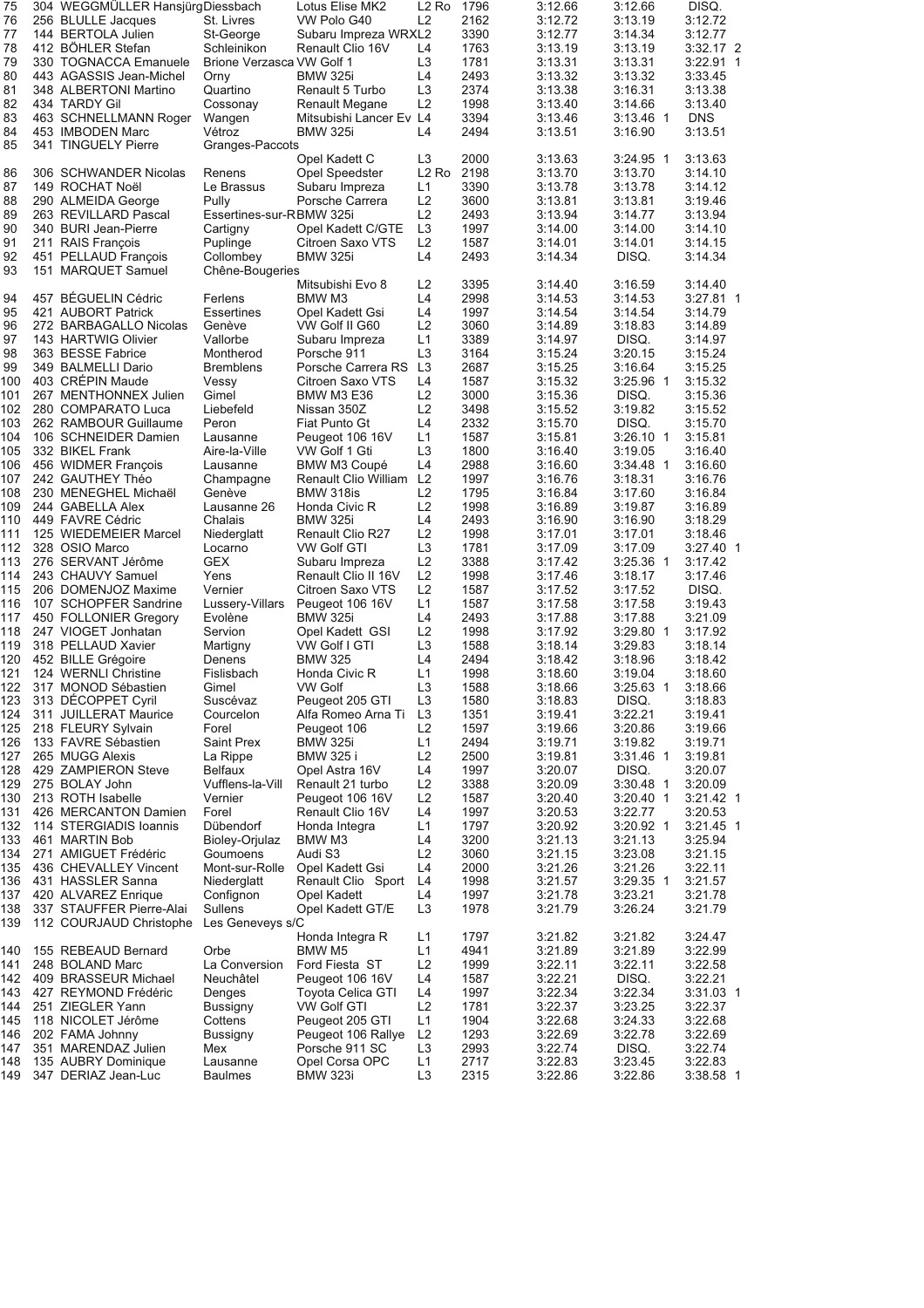| <b>Renault Spider</b><br>L <sub>2</sub> R <sub>o</sub><br>2001<br>3:23.06<br>3:23.06<br>3:30.25<br>4700<br>Ford Shelby GT 350 Roads<br>3:23.09<br>3:23.09<br>3:24.65<br>L4<br>1783<br>3:23.15<br>3:24.04<br>3:23.15<br>Renault Clio<br>L <sub>4</sub><br>1997<br>Opel Kadett E 16V<br>3:23.31<br>$3:35.53$ 1<br>3:23.31<br>L1<br>3390<br>3:23.35<br>3:23.35<br>3:25.21<br>Lancia Delta<br>L1<br>1998<br>3:24.07<br>3:24.42<br>3:24.07<br>Opel Astra F20<br>L <sub>2</sub><br>3395<br>3:24.83<br>3:27.55<br>3:24.83<br>Subaru Impreza Gt<br>L <sub>3</sub><br><b>VW Golf</b><br>1781<br>3:25.21<br>3:25.21<br>3:33.53 1<br>L1<br>3:25.22<br>1587<br>3:25.22<br>3:31.11<br>Peugeot 106<br>L2<br>1984<br>3:25.82<br>DISQ.<br>3:25.82<br>Seat Ibiza<br>L2<br>1800<br>3:25.97<br>VW Golf 2 16V<br>3:28.55<br>3:25.97<br>L2<br>1587<br>3:25.99<br>3:29.45<br>3:25.99<br>Peugeot 106 16V<br>L4<br>2162<br>3:26.07<br>VW Polo G40<br>3:26.07<br>3:26.10<br>L1<br>3028<br>3:26.08<br>3:35.81<br>3:26.08<br>Seat Ibiza<br>L2<br>3893<br>3:26.28<br>3:29.34<br>Saab 95 Troll<br>3:26.28<br>L2<br>1587<br>3:26.54<br>$3:35.54$ 1<br>Citroen Saxo VTS<br>3:26.54<br>L2<br>1600<br>3:26.81<br>3:27.30<br>Citroen Saxo<br>3:26.81<br>L4<br>2493<br>3:26.84<br>3:26.84<br><b>BMW 325i</b><br>3:34.62<br>L2<br>1904<br>3:34.64<br>Peugeot 205 GTI<br>3:27.58<br>3:27.58<br>L4<br>1990<br>3:27.60<br>3:42.05<br>3:27.60<br><b>BMW 320i E30</b><br>L2<br>1998<br>3:27.74<br>3:27.74<br>3:32.60<br>Renault Clio RS<br>L4<br>2493<br>3:28.59<br><b>BMW 325 IX</b><br>3:27.79<br>3:27.79<br>L <sub>2</sub><br>1800<br>3:27.88<br>3:27.88<br>Mitsubishi Colt<br>3:31.30<br>L <sub>3</sub><br>1978<br>3:28.04<br>3:28.71<br>Opel Kadett GTE<br>3:28.04<br>L <sub>2</sub><br>3029<br>3:28.37<br><b>VW Golf</b><br>DISQ.<br>3:28.37<br>L2<br>1587<br>3:28.46<br>Citroen Saxo VTS<br>$3:36.42$ 1<br>3:28.46<br>L4<br>1587<br>3:28.68<br>Peugeot 106 GTI<br>$3:30.27$ 1<br>3:28.68 1<br>L2<br>1360<br>3:28.99<br>3:28.99<br>3:29.44<br>Citroen Ax GT<br>L1<br>3390<br>3:29.09<br>3:29.09<br>3:30.21<br>Subaru Impreza<br>L <sub>2</sub><br>3:29.11<br>1996<br>3:29.11<br>DISQ.<br>Mitsubishi Eclipse<br>L4<br>1998<br>3:29.46<br><b>BMW 320i</b><br>3:29.46<br>3:30.60<br>L <sub>2</sub><br>2162<br>3:32.43<br>VW Polo G40<br>3:29.52<br>3:29.52<br><b>VW Scirocco</b><br>L4<br>1780<br>3:30.14<br>3:33.49<br>3:30.14<br>L1<br>1998<br>3:32.71<br>Renault Clio 16V<br>3:30.16<br>3:30.16<br>L <sub>2</sub><br>2493<br>3:30.29<br><b>BMW 325i</b><br>3:30.29<br>Excl.<br>L <sub>3</sub><br>DISQ. 1<br>1800<br>3:30.62<br>3:30.62 1<br>Opel Kadett D<br>L <sub>2</sub><br>1999<br>3:33.05<br>Citroen Xsara<br>3:30.86<br>3:30.86<br>L2<br>1995<br>3:31.44<br>Opel Astra Gsi 16v<br>3:31.44<br>$3:41.53$ 1<br>L2<br>1763<br>3:31.47<br>3:31.47<br>3:36.54 1<br>Renault Clio 16V<br>L4<br>1597<br>3:31.90<br>3:43.77 1<br>Opel Corsa<br>3:31.90<br>L <sub>3</sub><br>1587<br>3:31.95<br>AB.<br>3:31.95 1<br>Toyota Corolla<br>L1<br>1493<br>3:32.30<br>3:38.15<br>3:32.30<br>Honda Civic VTec<br>L1<br>1490<br>3:32.31<br>3:32.56<br>3:32.31<br>Suzuki Ignis Sport | <b>BMW 325i</b><br>3:23.02<br>Muraz<br>L1<br>a Chaux-de-Fonds<br>Charrat<br>Ennetmoos<br>Ropraz<br>Grancy<br>Eclépens<br>Yvonand<br><b>Boussens</b><br>Crissier<br>Chézard<br>Le Vaud<br>Aïre<br>Morrens<br>Renan<br>Gimel<br>Le Sentier<br>La Praz<br>Vex<br>Villaraboud<br>Conthey<br>Lutry<br>Versoix<br>Sierre<br>St-Oyens<br>St-Prex<br>Cossonay<br>Gland<br>Villnachern<br>Bussigny<br>Denges<br>Montpreveyres<br>Bussigny<br>Granges-de-Vesin<br><b>Bremblens</b><br>Lausanne<br>Andelfingen<br>Thones<br>Lausanne<br>Echallens<br>Aubonne<br>Grens<br>La Conversion<br>Saint-George |            |                          |                                                                                                       |                                                                                         |                                                             | 3:36.24<br>3:35.64<br>Excl.<br>3:34.01 1<br>3:43.68<br>3:36.62<br>DISQ.<br>3:36.91 |
|------------------------------------------------------------------------------------------------------------------------------------------------------------------------------------------------------------------------------------------------------------------------------------------------------------------------------------------------------------------------------------------------------------------------------------------------------------------------------------------------------------------------------------------------------------------------------------------------------------------------------------------------------------------------------------------------------------------------------------------------------------------------------------------------------------------------------------------------------------------------------------------------------------------------------------------------------------------------------------------------------------------------------------------------------------------------------------------------------------------------------------------------------------------------------------------------------------------------------------------------------------------------------------------------------------------------------------------------------------------------------------------------------------------------------------------------------------------------------------------------------------------------------------------------------------------------------------------------------------------------------------------------------------------------------------------------------------------------------------------------------------------------------------------------------------------------------------------------------------------------------------------------------------------------------------------------------------------------------------------------------------------------------------------------------------------------------------------------------------------------------------------------------------------------------------------------------------------------------------------------------------------------------------------------------------------------------------------------------------------------------------------------------------------------------------------------------------------------------------------------------------------------------------------------------------------------------------------------------------------------------------------------------------------------------------------------------------------------------------------------------------------------------------------------------------------------------------------------------------------------------------------------------------------------------------------------------------------------------------------------------------------------------------------------------------------------------------------------------------------------------------|---------------------------------------------------------------------------------------------------------------------------------------------------------------------------------------------------------------------------------------------------------------------------------------------------------------------------------------------------------------------------------------------------------------------------------------------------------------------------------------------------------------------------------------------------------------------------------------------|------------|--------------------------|-------------------------------------------------------------------------------------------------------|-----------------------------------------------------------------------------------------|-------------------------------------------------------------|------------------------------------------------------------------------------------|
|                                                                                                                                                                                                                                                                                                                                                                                                                                                                                                                                                                                                                                                                                                                                                                                                                                                                                                                                                                                                                                                                                                                                                                                                                                                                                                                                                                                                                                                                                                                                                                                                                                                                                                                                                                                                                                                                                                                                                                                                                                                                                                                                                                                                                                                                                                                                                                                                                                                                                                                                                                                                                                                                                                                                                                                                                                                                                                                                                                                                                                                                                                                                    |                                                                                                                                                                                                                                                                                                                                                                                                                                                                                                                                                                                             | 3:23.02    |                          |                                                                                                       |                                                                                         | 3:32.75<br>3:32.76                                          | 3:32.93                                                                            |
|                                                                                                                                                                                                                                                                                                                                                                                                                                                                                                                                                                                                                                                                                                                                                                                                                                                                                                                                                                                                                                                                                                                                                                                                                                                                                                                                                                                                                                                                                                                                                                                                                                                                                                                                                                                                                                                                                                                                                                                                                                                                                                                                                                                                                                                                                                                                                                                                                                                                                                                                                                                                                                                                                                                                                                                                                                                                                                                                                                                                                                                                                                                                    |                                                                                                                                                                                                                                                                                                                                                                                                                                                                                                                                                                                             |            |                          |                                                                                                       |                                                                                         |                                                             |                                                                                    |
|                                                                                                                                                                                                                                                                                                                                                                                                                                                                                                                                                                                                                                                                                                                                                                                                                                                                                                                                                                                                                                                                                                                                                                                                                                                                                                                                                                                                                                                                                                                                                                                                                                                                                                                                                                                                                                                                                                                                                                                                                                                                                                                                                                                                                                                                                                                                                                                                                                                                                                                                                                                                                                                                                                                                                                                                                                                                                                                                                                                                                                                                                                                                    |                                                                                                                                                                                                                                                                                                                                                                                                                                                                                                                                                                                             | 3:33.23 1  |                          |                                                                                                       |                                                                                         | 3:35.88<br>3:35.29                                          | 3:35.17                                                                            |
|                                                                                                                                                                                                                                                                                                                                                                                                                                                                                                                                                                                                                                                                                                                                                                                                                                                                                                                                                                                                                                                                                                                                                                                                                                                                                                                                                                                                                                                                                                                                                                                                                                                                                                                                                                                                                                                                                                                                                                                                                                                                                                                                                                                                                                                                                                                                                                                                                                                                                                                                                                                                                                                                                                                                                                                                                                                                                                                                                                                                                                                                                                                                    |                                                                                                                                                                                                                                                                                                                                                                                                                                                                                                                                                                                             |            |                          |                                                                                                       |                                                                                         |                                                             |                                                                                    |
|                                                                                                                                                                                                                                                                                                                                                                                                                                                                                                                                                                                                                                                                                                                                                                                                                                                                                                                                                                                                                                                                                                                                                                                                                                                                                                                                                                                                                                                                                                                                                                                                                                                                                                                                                                                                                                                                                                                                                                                                                                                                                                                                                                                                                                                                                                                                                                                                                                                                                                                                                                                                                                                                                                                                                                                                                                                                                                                                                                                                                                                                                                                                    |                                                                                                                                                                                                                                                                                                                                                                                                                                                                                                                                                                                             |            |                          |                                                                                                       |                                                                                         | 3:32.75                                                     | 3:32.76<br>3:32.93                                                                 |
|                                                                                                                                                                                                                                                                                                                                                                                                                                                                                                                                                                                                                                                                                                                                                                                                                                                                                                                                                                                                                                                                                                                                                                                                                                                                                                                                                                                                                                                                                                                                                                                                                                                                                                                                                                                                                                                                                                                                                                                                                                                                                                                                                                                                                                                                                                                                                                                                                                                                                                                                                                                                                                                                                                                                                                                                                                                                                                                                                                                                                                                                                                                                    |                                                                                                                                                                                                                                                                                                                                                                                                                                                                                                                                                                                             | 2493       |                          |                                                                                                       |                                                                                         | 1297                                                        | 1123<br>3390                                                                       |
|                                                                                                                                                                                                                                                                                                                                                                                                                                                                                                                                                                                                                                                                                                                                                                                                                                                                                                                                                                                                                                                                                                                                                                                                                                                                                                                                                                                                                                                                                                                                                                                                                                                                                                                                                                                                                                                                                                                                                                                                                                                                                                                                                                                                                                                                                                                                                                                                                                                                                                                                                                                                                                                                                                                                                                                                                                                                                                                                                                                                                                                                                                                                    |                                                                                                                                                                                                                                                                                                                                                                                                                                                                                                                                                                                             |            |                          |                                                                                                       |                                                                                         |                                                             | L4<br>L4<br>L2                                                                     |
|                                                                                                                                                                                                                                                                                                                                                                                                                                                                                                                                                                                                                                                                                                                                                                                                                                                                                                                                                                                                                                                                                                                                                                                                                                                                                                                                                                                                                                                                                                                                                                                                                                                                                                                                                                                                                                                                                                                                                                                                                                                                                                                                                                                                                                                                                                                                                                                                                                                                                                                                                                                                                                                                                                                                                                                                                                                                                                                                                                                                                                                                                                                                    |                                                                                                                                                                                                                                                                                                                                                                                                                                                                                                                                                                                             |            |                          |                                                                                                       |                                                                                         |                                                             | Peugeot 106<br>Citroen AX<br>La Chaux-de-Fond<br>Subaru Impreza                    |
| 131 COQUOZ Sébastien<br>103 RÜFENACHT Joëlle                                                                                                                                                                                                                                                                                                                                                                                                                                                                                                                                                                                                                                                                                                                                                                                                                                                                                                                                                                                                                                                                                                                                                                                                                                                                                                                                                                                                                                                                                                                                                                                                                                                                                                                                                                                                                                                                                                                                                                                                                                                                                                                                                                                                                                                                                                                                                                                                                                                                                                                                                                                                                                                                                                                                                                                                                                                                                                                                                                                                                                                                                       |                                                                                                                                                                                                                                                                                                                                                                                                                                                                                                                                                                                             |            |                          |                                                                                                       |                                                                                         |                                                             | 402 GAUDIN Nicolas<br>401 ECABERT Ludovic<br>150 RÖHRER Maud                       |
| 305 GAILLARD Glenn<br>369 BERTOLA Michel<br>414 JEHLI Birgit<br>428 TAVERNIER Roland<br>334 MOINAT Raymond<br>123 PASQUIER Christophe<br>279 HOFMANN Pascal<br>329 PALERMO Remo<br>105 FILIPE José<br>238 GAILLARD Douglas<br>234 DUARTE Jorge<br>205 BLEULER René<br>441 DERIAZ Michel<br>141 BOICHAT Christophe<br>292 REYMOND Steve<br>208 MICHOU Nicolas<br>220 JEANNET Sylvain<br>447 BOVIER Lionel<br>235 DE SYBOURG Charles<br>419 PEREIRA Marcio<br>246 TISSOT Maurice<br>445 BAERISWYL Guy<br>116 PALUMBO Francesco<br>335 BERGER Patrick<br>281 OBERSON David<br>212 RIES Stéphanie<br>407 ROSCHI Ludovic<br>203 PICHLER Karl<br>148 NAVARRO Thierry<br>241 DEPRAZ Christian<br>432 KUNG Christophe<br>258 FAMA Thierry<br>413 VOLERY Cyril<br>122 BREITER Reto<br>354 TONTA Michel<br>333 IEMMELLO Alessandro<br>249 MERMILLOD Alexandre<br>232 AUBRY Romain<br>226 GLOOR Christian<br>408 PERNET Sébastien<br>316 RAVAY Stéphane<br>104 DOTTA Cyril                                                                                                                                                                                                                                                                                                                                                                                                                                                                                                                                                                                                                                                                                                                                                                                                                                                                                                                                                                                                                                                                                                                                                                                                                                                                                                                                                                                                                                                                                                                                                                                                                                                                                                                                                                                                                                                                                                                                                                                                                                                                                                                                                                    |                                                                                                                                                                                                                                                                                                                                                                                                                                                                                                                                                                                             | 150<br>151 | 152<br>153<br>154<br>155 | 156<br>157<br>158<br>159<br>160<br>161<br>162<br>163<br>164<br>165<br>166<br>167<br>168<br>169<br>170 | 171<br>172<br>173<br>174<br>175<br>176<br>177<br>178<br>179<br>180<br>181<br>182<br>183 | 184<br>185<br>186<br>187<br>188<br>189<br>190<br>191<br>192 | 193<br>194<br>195<br>196                                                           |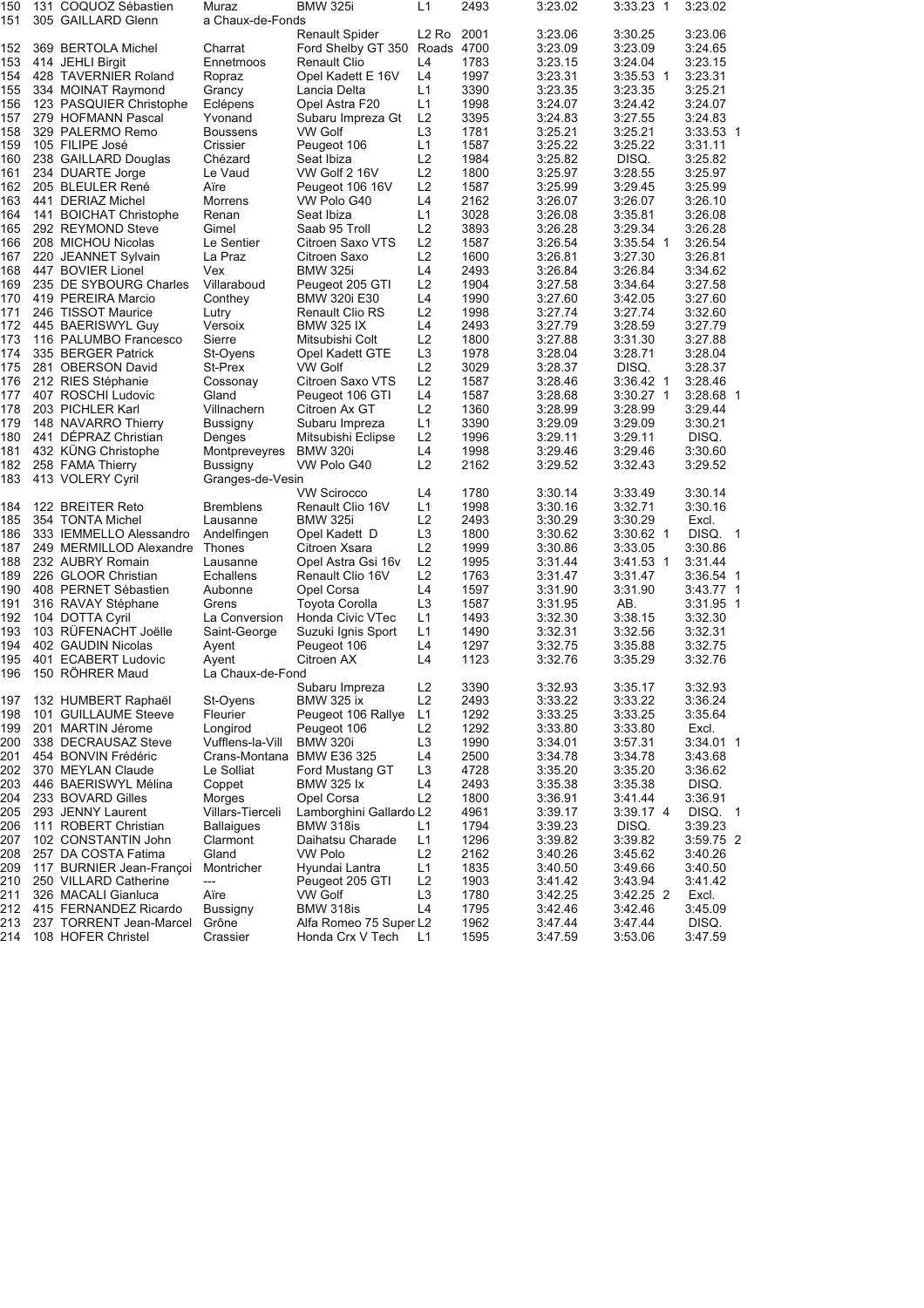### **RESULTATS SCRATCH**  $\overline{\phantom{a}}$

| Rg<br>Rg                | No<br>Nr | Nom<br>Name                                            | Concur.<br>Konkur.          |                                            |                                             | Cyl<br>Zyl   | Temps<br>Zeit      | P <sub>1</sub><br>C1<br>S1<br>R1 | C <sub>2</sub><br>R <sub>2</sub> | P <sub>2</sub><br>S2 | C <sub>3</sub><br>R3 | P3<br>S3 |
|-------------------------|----------|--------------------------------------------------------|-----------------------------|--------------------------------------------|---------------------------------------------|--------------|--------------------|----------------------------------|----------------------------------|----------------------|----------------------|----------|
| $\mathbf{1}$            | 3        | RIVA Tiziano                                           | Viganello                   | Rebo BMW                                   | C <sub>3</sub>                              | 2000         | 2:29.81            | 2:32.00                          | 2:29.81                          |                      |                      |          |
| $\overline{\mathbf{c}}$ | 26       | <b>BALMER Christian</b>                                | Wilderswil                  | <b>Tatuus Renault</b>                      | E <sub>2</sub> F <sub>o</sub>               | 2000         | 2:30.45            | 2:35.69                          | 2:30.45                          |                      |                      |          |
| 3<br>4                  | 25<br>1  | SALOMON Jean-Marc<br><b>CHARIATTE Alain</b>            | Courtedoux<br>Porrentruy    | <b>Tatuus Renault</b><br>Dallara Opel F394 | E <sub>2</sub> F <sub>o</sub><br>F3         | 1998<br>2000 | 2:32.21<br>2:34.42 | 2:32.35<br>2:34.93               | 2:32.21<br>2:34.42               |                      |                      |          |
| 5                       | 9        | METZGER Joël                                           | Moutier                     | Arcobaleno                                 | E <sub>2</sub> F <sub>o</sub>               | 998          | 2:35.33            | 2:35.33                          | 2:35.82                          |                      |                      |          |
| 6                       | 12       | <b>JACCOUD Nicolas</b>                                 | Romanens                    | Formule BMW                                | E2 Fo 1093                                  |              | 2:36.10            | 2:36.10                          | 2:36.81                          |                      |                      |          |
| 7                       |          | 122 ERB Fritz                                          | Hallau                      | Opel Kadett GT/E                           | IS                                          | 1998         | 2:36.82            | 2:36.82                          | AB.                              |                      |                      |          |
| 8                       | 6        | DE SIEBENTHAL Denis                                    | Aigle                       | Arcobaleno                                 | E2 Fo 998                                   |              | 2:37.12            | 2:38.78                          | 2:37.12                          |                      |                      |          |
| 9                       | 7<br>24  | <b>GALLAY Steve</b>                                    | Ayent                       | Arcobaleno Arg                             | E <sub>2</sub> F <sub>o</sub><br>E2 Fo 1998 | 998          | 2:38.52<br>2:40.76 | 2:39.52<br>2:40.76               | 2:38.52<br>2:41.67               |                      |                      |          |
| 10<br>11                | 14       | <b>PLANCHAMP Didier</b><br><b>MARTIN Steve</b>         | Vionnaz<br>Chapelle s/Moudo | <b>Tatuus Renault</b>                      |                                             |              |                    |                                  |                                  |                      |                      |          |
|                         |          |                                                        |                             | Formule BMW                                | E2 Fo                                       | 1100         | 2:42.53            | 2:42.53                          | $3:10.37$ 1                      |                      |                      |          |
| 12                      | 41       | <b>BÜHRER Nicolas</b>                                  | <b>Bienne</b>               | Porsche 996 GT3                            | GT                                          | 3600         | 2:43.01            | 2:43.31                          | 2:43.01                          |                      |                      |          |
| 13                      |          | 187 BERSET Stéphane                                    | Semsales                    | <b>BMW 316</b>                             | E1                                          | 3200         | 2:43.50            | 2:43.50                          | 2:52.78 1                        |                      |                      |          |
| 14<br>15                |          | 191 MARTI René<br>121 BAUMANN Hansjörg                 | Wattenwil<br>Oberhallau     | Mitsubishi EVO 6<br>Opel Kadett C          | E <sub>1</sub><br>IS                        | 3395<br>1998 | 2:43.83<br>2:44.23 | 2:44.36<br>2:49.12               | 2:43.83<br>2:44.23               |                      |                      |          |
| 16                      |          | 118 CHARIATTE Jean-Franç Porrentruy                    |                             | Fiat X1/9                                  | IS                                          | 1600         | 2:44.77            | 2:46.26                          | 2:44.77                          |                      |                      |          |
| 17                      |          | 114 CHARIATTE Sylvain                                  | Mormont                     | VW Golf 1                                  | IS                                          | 1595         | 2:45.59            | 2:45.59                          | 2:45.89                          |                      |                      |          |
| 18                      | 66       | <b>MULLER Patrick</b>                                  | Orbe                        | Subaru Impreza WRC                         |                                             |              |                    |                                  |                                  |                      |                      |          |
|                         |          |                                                        |                             |                                            | A                                           | 3391         | 2:47.43            | 2:47.43                          | 2:48.16                          |                      |                      |          |
| 19<br>20                | 22       | MÜHLEMANN Heinz<br>116 WILLENER Werner                 | Matten<br>Schwanden         | <b>Formel Ford</b><br><b>VW Golf GTI</b>   | E <sub>2</sub> F <sub>o</sub><br>IS         | 1800<br>1598 | 2:47.43<br>2:48.44 | 2:48.22<br>2:48.44               | 2:47.43<br>2:50.88               |                      |                      |          |
| 21                      | 23       | <b>MÜLLER Oliver</b>                                   | Beringen                    | Tattus F. Ford RC99                        | E <sub>2</sub> Fo                           | 1800         | 2:49.07            | 2:56.28 1                        | 2:49.07                          |                      |                      |          |
| 22                      |          | 153 RENEVIER Ronald                                    | Genève                      | Opel Kadet GT/E                            | E1                                          | 1973         | 2:49.32            | 2:51.47                          | 2:49.32                          |                      |                      |          |
| 23                      | 19       | <b>LOVEY François</b>                                  | Martigny                    | <b>Furia Solution</b>                      | E <sub>2</sub> F <sub>o</sub>               | 1127         | 2:49.51            | 2:49.51                          | 2:56.54 1                        |                      |                      |          |
| 24                      |          | 126 DELETROZ Alain                                     | Anzère                      | BMW M3                                     | IS                                          | 2500         | 2:50.27            | 2:50.27                          | 2:50.69                          |                      |                      |          |
| 25<br>26                |          | 189 REVAZ Florian<br>161 BIGLER Eric                   | Dorénaz<br>Monthey          | Opel Ascona B<br><b>Renault Clio RS</b>    | E1<br>E1                                    | 3364<br>1998 | 2:51.01<br>2:51.42 | 2:55.59<br>2:51.42               | 2:51.01<br>2:52.18               |                      |                      |          |
| 27                      |          | 178 NICOULIN David                                     | Porrentruy                  | <b>BMW 325i</b>                            | E <sub>1</sub>                              | 2494         | 2:51.46            | 2:53.31                          | 2:51.46                          |                      |                      |          |
| 28                      |          | 134 DECORVET Stéphane                                  | Montricher                  | VW Golf I                                  | E1                                          | 1580         | 2:52.08            | 2:52.08                          | 2:53.14                          |                      |                      |          |
| 29                      |          | 132 WUTHRICH Hans                                      | Fahrni                      | Mini Cooper S                              | E <sub>1</sub>                              | 1398         | 2:52.35            | 2:52.35                          | <b>DNS</b>                       |                      |                      |          |
| 30                      | 37       | MÄCHLER Albin                                          | Wangen                      | <b>BMW 135i</b>                            | SS Co                                       | 5064         | 2:52.74            | 2:55.20                          | 2:52.74                          |                      |                      |          |
| 31                      | 64       | <b>BARRAUD Thierry</b>                                 | Rochefort                   | Renault Clio 16V                           | A                                           | 1998         | 2:52.92            | 2:54.79                          | 2:52.92                          |                      |                      |          |
| 32<br>33                | 67       | 111 ALIBERTI Sébastien<br>MAY Alain-Stéphane           | Yvonand<br>Le Châble        | VW Golf GTI<br>Mitsubishi EVO 6            | IS<br>Α                                     | 1588<br>3395 | 2:53.20<br>2:53.22 | 2:55.30<br>2:53.22               | 2:53.20<br>3:44.87 3             |                      |                      |          |
| 34                      |          | 142 WUTHRICH Urs                                       | Schwarzenburg Mazda 323     |                                            | E <sub>1</sub>                              | 1598         | 2:53.34            | 2:54.69                          | 2:53.34                          |                      |                      |          |
| 35                      |          | 163 CRUCHAUD Michel                                    | <b>Bullet</b>               | <b>Renault Clio</b>                        | E <sub>1</sub>                              | 1998         | 2:53.41            | 2:53.41                          | 2:54.57                          |                      |                      |          |
| 36                      | 27       | <b>BERGUERAND Louis</b>                                | Charrat                     | Tatuus Renault RC99 E2 Fo                  |                                             | 2000         | 2:53.47            | DISQ.                            | 2:53.47                          |                      |                      |          |
| 37                      |          | 167 ZAHND Ernst                                        | Rüschegg-Heubach            | Renault Clio Sport                         | E1                                          | 1998         | 2:54.50            | 2:54.50                          | 3:02.08 1                        |                      |                      |          |
| 38                      |          | 177 MONNARD Laurent                                    | <b>Bossonnens</b>           | BMW E21                                    | E1                                          | 2493         | 2:54.63            | 2:54.82                          | 2:54.63                          |                      |                      |          |
| 39                      |          | 193 GUYOT Jean-Philippe                                | Genève                      | Porsche 911 RS92                           | E <sub>1</sub>                              | 3600         | 2:54.65            | $3:01.48$ 1                      | 2:54.65                          |                      |                      |          |
| 40                      |          | 54 RAMEL Olivier                                       | Gland                       | <b>Renault Clio RS</b>                     | N                                           | 1998         | 2:54.85            | 2:56.68                          | 2:54.85                          |                      |                      |          |
| 41                      |          | 113 ZULAUFF Gabriel                                    | Cuarny                      | <b>VW Golf</b>                             | IS                                          | 1588         | 2:55.03            | 2:55.03                          | 2:56.12                          |                      |                      |          |
| 42<br>43                |          | 112 OULEVAY Christophe<br>155 TISSIERES Pierre-Dan     | Croy<br>Orsières            | <b>VW Scirocco</b><br>Opel Kadet GT/E      | E <sub>1</sub><br>E1                        | 1588<br>1978 | 2:55.06<br>2:55.46 | 2:55.06<br>2:55.46               | 2:55.34<br>2:56.00               |                      |                      |          |
| 44                      |          | 141 CRISTINO Sergio                                    | Les Evouettes               | <b>VW Golf</b>                             | E <sub>1</sub>                              | 1598         | 2:55.56            | $3:06.93$ 1                      | 2:55.56                          |                      |                      |          |
| 45                      | 8        | KOWALSKI Nicolas                                       | Romont                      | PRM Fun Boost Re                           | E <sub>2</sub> F <sub>o</sub>               | 998          | 2:56.27            | 3:01.78                          | 2:56.27                          |                      |                      |          |
| 46                      | 28       | <b>LEGERET Pascal</b>                                  | Villeneuve                  | GRD F3                                     | E2 Fo                                       | 1999         | 2:56.39            | 2:56.77                          | 2:56.39                          |                      |                      |          |
| 47                      | 89       | JANZ Jean-Luc                                          | Neerach                     | Renault Clio Wil                           | <b>ISN</b>                                  | 1998         | 2:56.40            | 2:56.40                          | 3:07.00 1                        |                      |                      |          |
| 48<br>49                | 68<br>58 | <b>LOVIS Michel</b><br><b>MORA Olivier</b>             | Orbe<br>Genève              | Subaru Impreza<br>Citroen Saxo VTS         | A<br>A                                      | 3397<br>1587 | 2:56.55<br>2:56.80 | 2:56.55<br>2:56.80               | 2:56.68<br>2:56.95               |                      |                      |          |
| 50                      | 60       | <b>PLE</b> Patrick                                     | Satigny                     | Citroen Saxo VTS                           | A                                           | 1597         | 2:57.33            | $3:05.07$ 1                      | 2:57.33                          |                      |                      |          |
| 51                      | 59       | <b>BLONDEL Francis</b>                                 | Vessy                       | Citroen C <sub>2</sub>                     | Α                                           | 1589         | 2:57.34            | 2:57.34                          | 2:58.52                          |                      |                      |          |
| 52                      | 15       | <b>MAURER Jacques</b>                                  | Le Locle                    | Honda John Corbyn                          | E <sub>2</sub> F <sub>o</sub>               | 1137         | 2:57.55            | 2:57.55                          | 3:04.20 1                        |                      |                      |          |
| 53                      |          | 176 FAGHERAZZI Michel                                  | Salvan                      | Fiat Uno Turbo                             | E1                                          | 2465         | 2:57.72            | 3:06.35 1                        | 2:57.72                          |                      |                      |          |
| 54<br>55                |          | 146 SUTER Michael<br>127 BROSY Clovis                  | Märwil<br>Courtételle       | <b>VW Scirocco</b><br>BMW M3               | E1<br>IS                                    | 1780<br>2996 | 2:57.80<br>2:57.96 | 2:57.80<br>2:57.96               | 3:05.86<br>2:58.18               |                      |                      |          |
| 56                      | 56       | <b>BLANC Yves</b>                                      | Vers (France)               | Citroen Saxo VTS                           | A                                           | 1587         | 2:58.14            | 2:58.14                          | 2:58.39                          |                      |                      |          |
| 57                      |          | 174 BEYELER Etienne                                    | La Chaux                    | Opel Ascona B                              | E <sub>1</sub>                              | 2400         | 2:58.26            | 2:58.26                          | 2:58.75                          |                      |                      |          |
| 58                      | 36       | <b>LAMBERT Philippe</b>                                | Savagnier                   | Opel Speedster                             | SS Co                                       | 3396         | 2:58.42            | 3:00.57                          | 2:58.42                          |                      |                      |          |
| 59                      | 10       | <b>GRAND Joel</b>                                      | Venthône                    | <b>Furia Exess</b>                         | E <sub>2</sub> F <sub>o</sub>               | 1000         | 2:58.67            | <b>DNS</b>                       | 2:58.67                          |                      |                      |          |
| 60<br>61                | 47       | <b>MAGNIN Jonas</b><br>117 BIANCHINI Dominique         | Givisiez<br>Delémont 1      | Citroen Saxo VTS<br><b>VW Golf</b>         | N<br>IS                                     | 1587<br>1598 | 2:58.74<br>2:59.26 | 2:59.10<br>2:59.26               | 2:58.74<br>AB.                   |                      |                      |          |
| 62                      |          | 190 LATTION Joël                                       | Orsières                    | Ford Sierra Cosw.                          | E1                                          | 3388         | 2:59.29            | 2:59.95                          | 2:59.29                          |                      |                      |          |
| 63                      | 31       | <b>SCHRANZ Michael</b>                                 | Wilderswil                  | Honda Integra R                            | SS                                          | 1797         | 2:59.83            | 3:01.56                          | 2:59.83                          |                      |                      |          |
| 64                      |          | 133 DUPUIS Igor                                        | Gland                       | Citroen Saxo VTS                           | E1                                          | 1557         | 2:59.93            | 2:59.93                          | 3:00.02                          |                      |                      |          |
| 65                      |          | 172 ZURBRUGG Benjamin                                  | Amsoldingen                 | <b>VW Polo</b>                             | E1                                          | 2210         | 2:59.94            | 2:59.94                          | 3:07.16 1                        |                      |                      |          |
| 66                      | 98       | LÉGERET Grégory                                        |                             | Villars-Mendraz Peugeot 106 16V            | <b>ISA</b>                                  | 1600         | 2:59.98            | 3:00.29                          | 2:59.98<br>3:00.58               |                      |                      |          |
| 67<br>68                | 91       | <b>TROMBERT Eric</b><br>150 DELADOEY Jean-Daniel Aigle | Val d'Illiez                | Mazda 323 GTX<br><b>VW Golf GTI</b>        | <b>ISN</b><br>E <sub>1</sub>                | 3128<br>1800 | 3:00.58<br>3:00.61 | 3:02.85<br>3:00.82               | 3:00.61                          |                      |                      |          |
| 69                      |          | 160 BÉGUIN Philippe                                    | Prilly                      | Peugeot 205 GTI                            | E1                                          | 1998         | 3:00.72            | 3:00.72                          | <b>DNS</b>                       |                      |                      |          |
| 70                      | 55       | POSTIZZI Didier                                        | La Chaux                    | <b>Renault Clio RS</b>                     | N                                           | 1998         | 3:00.97            | 3:01.00                          | 3:00.97                          |                      |                      |          |
| 71                      | 81       | LANGENEGGER Max                                        | Zäziwil                     | Peugeot 106 GTI                            | <b>ISN</b>                                  | 1587         | 3:01.16            | 3:01.76                          | 3:01.16                          |                      |                      |          |
| 72<br>73                | 18       | <b>HOWALD Hans-Rudolf</b>                              | Heimenhausen                | Griffon Formel Renau E2 Fo<br>VW Golf 1    |                                             | 1595         | 3:01.20            | 3:01.63                          | 3:01.20                          |                      |                      |          |
| 74                      |          | 158 BIAGGI Gaëtan<br>102 WINIGER William               | Coeuve<br>Les Evouettes     | <b>BMW 325i</b>                            | Ε1<br><b>ISA</b>                            | 1995<br>2493 | 3:01.49<br>3:01.76 | 3:03.33<br>3:01.76               | 3:01.49<br>3:01.77               |                      |                      |          |
|                         |          |                                                        |                             |                                            |                                             |              |                    |                                  |                                  |                      |                      |          |